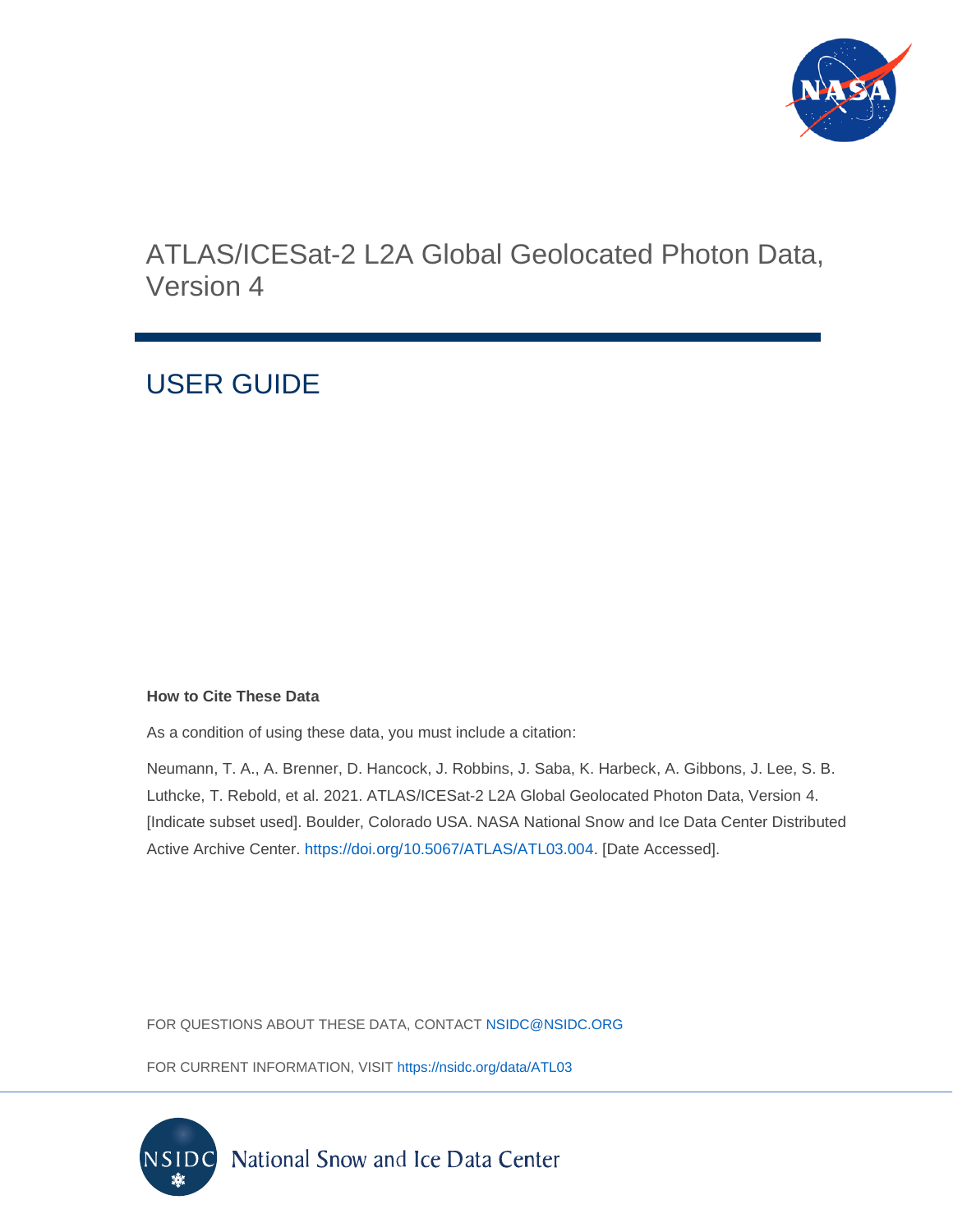# **TABLE OF CONTENTS**

| $\mathbf{1}$ |       |       |  |  |  |  |  |
|--------------|-------|-------|--|--|--|--|--|
|              | 1.1   |       |  |  |  |  |  |
|              | 1.2   |       |  |  |  |  |  |
|              |       | 1.2.1 |  |  |  |  |  |
|              |       | 1.2.2 |  |  |  |  |  |
|              |       | 1.2.3 |  |  |  |  |  |
|              |       | 1.2.4 |  |  |  |  |  |
|              |       | 1.2.5 |  |  |  |  |  |
|              | 1.2.6 |       |  |  |  |  |  |
|              |       | 1.2.7 |  |  |  |  |  |
|              | 1.3   |       |  |  |  |  |  |
|              | 1.3.1 |       |  |  |  |  |  |
|              |       | 1.3.2 |  |  |  |  |  |
|              |       | 1.3.3 |  |  |  |  |  |
|              |       |       |  |  |  |  |  |
|              |       | 1.3.4 |  |  |  |  |  |
|              |       | 1.3.5 |  |  |  |  |  |
| 2            |       |       |  |  |  |  |  |
|              | 2.1   |       |  |  |  |  |  |
|              | 2.2   |       |  |  |  |  |  |
|              | 2.3   |       |  |  |  |  |  |
|              |       | 2.3.1 |  |  |  |  |  |
|              |       | 2.3.2 |  |  |  |  |  |
|              | 2.3.3 |       |  |  |  |  |  |
|              |       | 2.3.4 |  |  |  |  |  |
|              |       | 2.3.5 |  |  |  |  |  |
|              |       | 2.3.6 |  |  |  |  |  |
|              | 2.3.7 |       |  |  |  |  |  |
| 3            |       |       |  |  |  |  |  |
| 4            |       |       |  |  |  |  |  |
| 4.1          |       |       |  |  |  |  |  |
| 5            |       |       |  |  |  |  |  |
|              | 5.1   |       |  |  |  |  |  |
|              |       |       |  |  |  |  |  |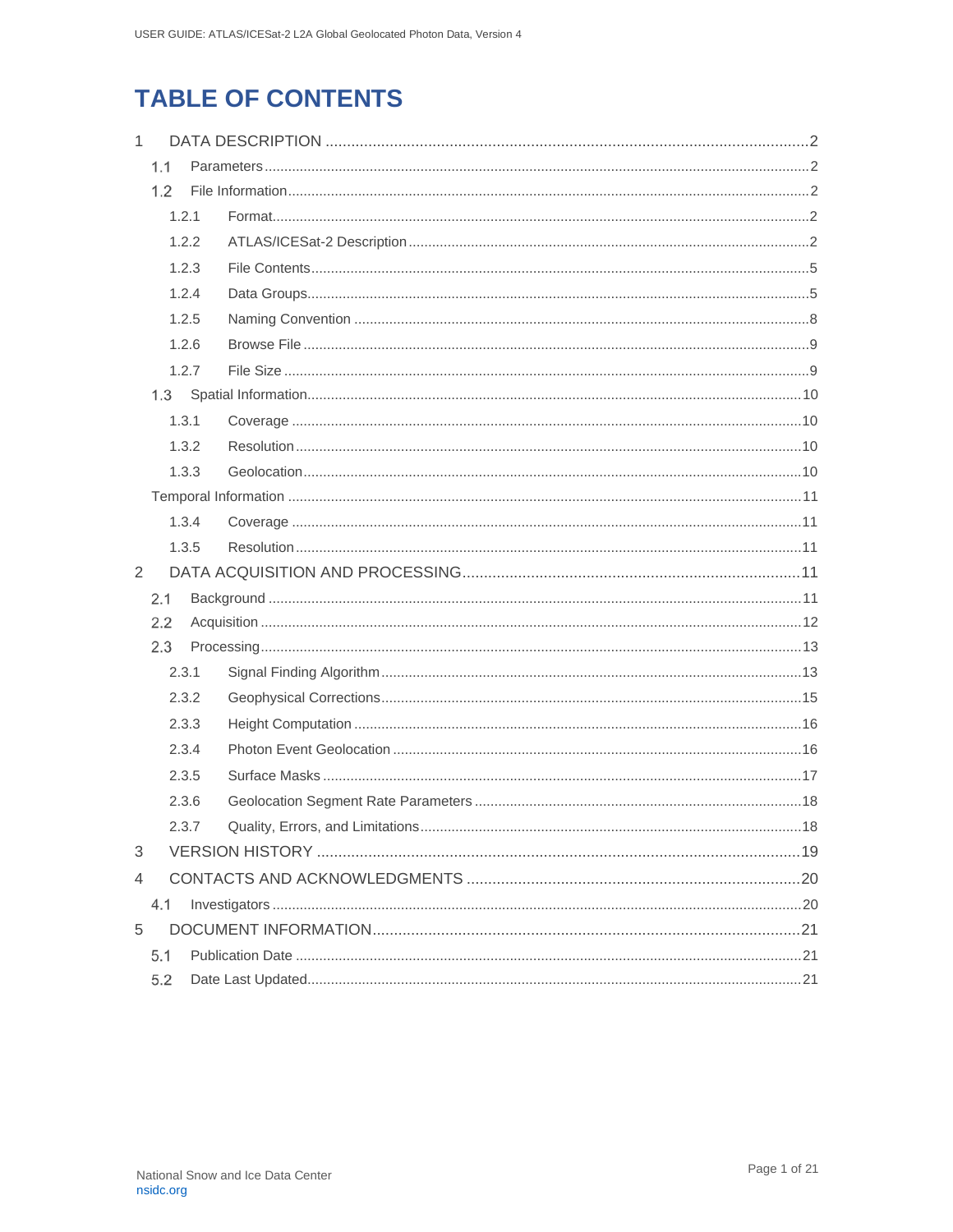# <span id="page-2-0"></span>1 DATA DESCRIPTION

# <span id="page-2-1"></span>1.1 Parameters

Height above the ellipsoid, time, and geodetic latitude and longitude for individual photons. Heights are provided in the ITRF2014 reference frame; geographic coordinates are referenced to the WGS84 ellipsoid.

# <span id="page-2-2"></span>1.2 File Information

## <span id="page-2-3"></span>1.2.1 Format

Data are provided as HDF5 formatted files. HDF is a data model, library, and file format designed specifically for storing and managing data. For more information about HDF, visit the [HDF Support](https://portal.hdfgroup.org/display/support)  [Portal](https://portal.hdfgroup.org/display/support).

The HDF Group provides tools for working with HDF5 formatted data. [HDFView](https://portal.hdfgroup.org/display/support/Download+HDFView) is free software that allows users to view and edit HDF formatted data files. The HDF - EOS | Tools and Information Center web page contains [code examples](https://hdfeos.org/zoo/index_openICESat2_Examples.php#ATL) in Python (pyhdf/h5py), NCL, MATLAB, and IDL for accessing and visualizing ICESat-2 files.

In addition, [PhoREAL](https://github.com/icesat-2UT/PhoREAL) is a free library of geospatial analysis tools and source code written specifically for working with ATL03 (and ATL08) data.

# <span id="page-2-4"></span>1.2.2 ATLAS/ICESat-2 Description

NOTE: The following brief description of the Ice, Cloud and land Elevation Satellite-2 (ICESat-2) observatory and Advanced Topographic Laser Altimeter System (ATLAS) instrument is provided to help users better understand the file naming conventions, internal structure of data files, and other details referenced by this user guide. The ATL03 data product is described in detail in the Ice, Cloud, and land Elevation Satellite-2 Project Algorithm Theoretical Basis Document for Global Geolocated Photon Data [\(ATBD for ATL03, V04, DOI: 10.5067/8668K8I6EPVE\)](https://nsidc.org/sites/nsidc.org/files/technical-references/ICESat2_ATL03_ATBD_r004.pdf).

The ATLAS instrument and ICESat-2 observatory utilize a photon-counting lidar and ancillary systems (GPS and star cameras) to measure the time a photon takes to travel from ATLAS to Earth and back again and to determine the photon's geodetic latitude and longitude. Laser pulses from ATLAS illuminate three left/right pairs of spots on the surface that as ICESat-2 orbits Earth trace out six ground tracks that are typically about 14 m wide. Each ground track is numbered according to the laser spot number that generates it, with ground track 1L (GT1L) on the far left and ground track 3R (GT3R) on the far right. Left/right spots within each pair are approximately 90 m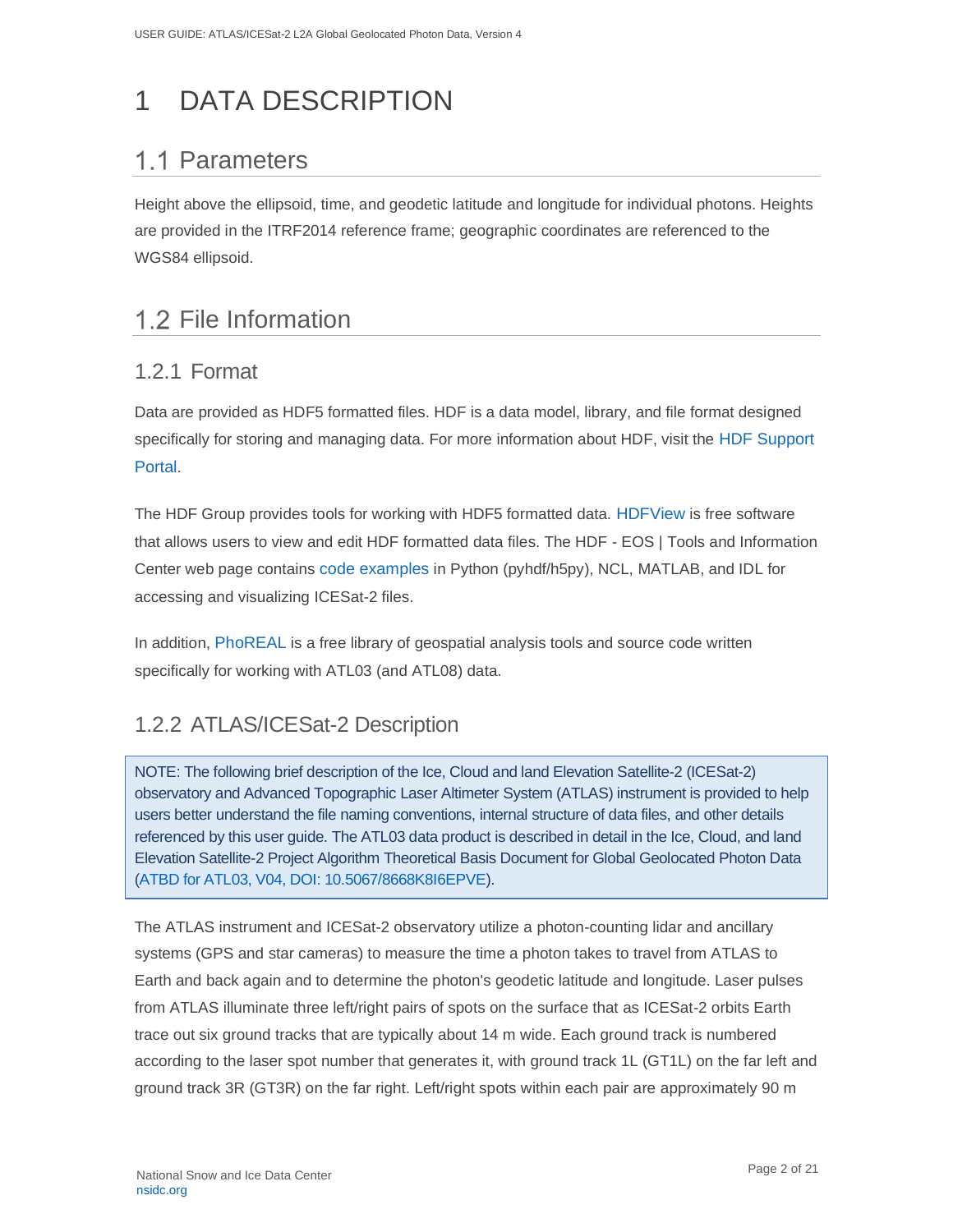apart in the across-track direction and 2.5 km in the along-track direction. The ATL03 data product is organized by ground track, with ground tracks 1L and 1R forming pair one, ground tracks 2L and 2R forming pair two, and ground tracks 3L and 3R forming pair three. Each pair also has a Pair Track—an imaginary line halfway between the actual location of the left and right beams (see figures 1 and 2). Pair tracks are approximately 3 km apart in the across-track direction

The beams within each pair have different transmit energies—so-called weak and strong beams with an energy ratio between them of approximately 1:4. The mapping between the strong and weak beams of ATLAS, and their relative position on the ground, depends on the orientation (yaw) of the ICESat-2 observatory, which is changed approximately twice per year to maximize solar illumination of the solar panels. The forward orientation corresponds to ATLAS traveling along the +x coordinate in the ATLAS instrument reference frame (see Figure 1). In this orientation, the weak beams lead the strong beams and a weak beam is on the left edge of the beam pattern. In the backward orientation, ATLAS travels along the -x coordinate in the instrument reference frame, with the strong beams leading the weak beams and a strong beam on the left edge of the beam pattern (see Figure 2). The first yaw flip was performed on December 28, 2018, placing the spacecraft into the backward orientation. ATL03 reports the spacecraft orientation in the sc\_orient parameter stored in the /orbit\_info/ data group (see section 1.2.4 Data Groups). In addition, the current spacecraft orientation, as well as a history of previous yaw flips, is available in the [ICESat-](https://nsidc.org/sites/nsidc.org/files/technical-references/ICESat2_major_activities.xlsx)[2 Major Activities](https://nsidc.org/sites/nsidc.org/files/technical-references/ICESat2_major_activities.xlsx) tracking document (.xlsx).

The Reference Ground Track (RGT) refers to the imaginary track on Earth at which a specified unit vector within the observatory is pointed. Onboard software aims the laser beams so that the RGT is always between ground tracks 2L and 2R (i.e. coincident with Pair Track 2). The ICESat-2 mission acquires data along 1,387 different RGTs. Each RGT is targeted in the polar regions once every 91 days (i.e. the satellite has a 91-day repeat cycle) to allow elevation changes to be detected. Cycle numbers track the number of 91-day periods that have elapsed since the ICESat-2 observatory entered the science orbit. RGTs are uniquely identified, for example in ATL03 file names, by appending the two-digit cycle number (cc) to the RGT number, e.g. 0001cc to 1,387cc.

Under normal operating conditions, no data are collected along the RGT; however, during spacecraft slews, or off-pointing, some ground tracks may intersect the RGT. Off-pointing refers to a series of plans over the mid-latitudes that have been designed to facilitate a global ground and canopy height data product with approximately 2 km track spacing. Off-pointing began on 1 August 2019 with RGT 518, after the ATLAS/ICESat-2 Precision Pointing Determination (PPD) and Precision Orbit Determination (POD) solutions had been adequately resolved and the instrument had pointed directly at the reference ground track for a full 91 days (1,387 orbits).

Users should note that sometimes, for various reasons, the spacecraft pointing may lead to ICESat-2 data collected not along the nominal RGT, but offset at some distance from the RGTs.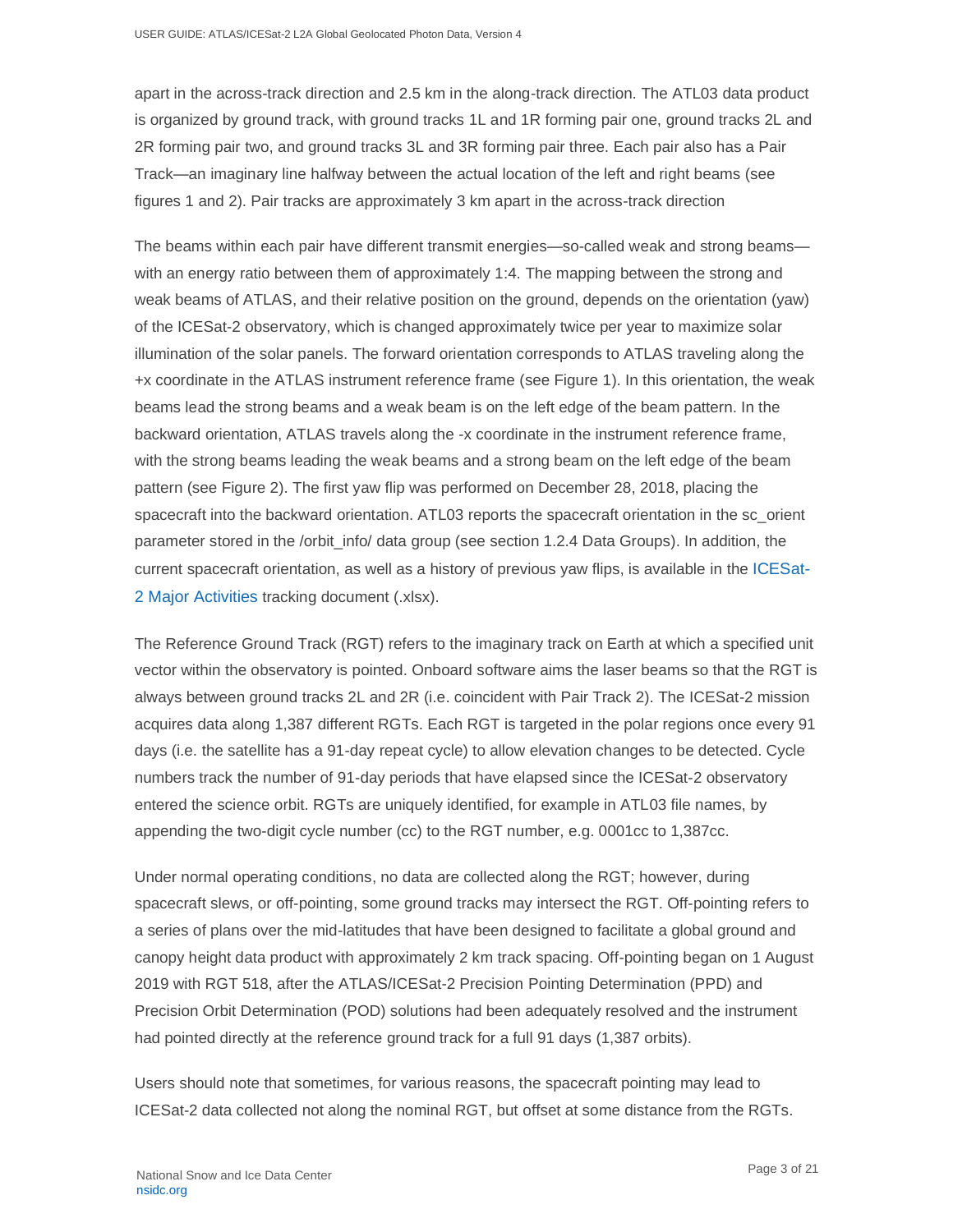Although not along the nominal RGT, the geolocation information and data quality for these data is not degraded. As an example, from 14 October 2018 and 30 March 2019 the spacecraft pointing control was not yet optimized. To identify such time periods, refer to the [ICESat-2 Major Activities](https://nsidc.org/sites/nsidc.org/files/technical-references/ICESat2_major_activities.xlsx) file.



Figure 1. Spot and ground track (GT) naming convention with

ATLAS oriented in the forward (instrument coordinate +x) direction.





NOTE: ICESat-2 reference ground tracks with dates and times can be downloaded as KMZ files from NASA'[s ICESat-2 | Technical Specs](https://icesat-2.gsfc.nasa.gov/science/specs) page, below the Orbit and Coverage table.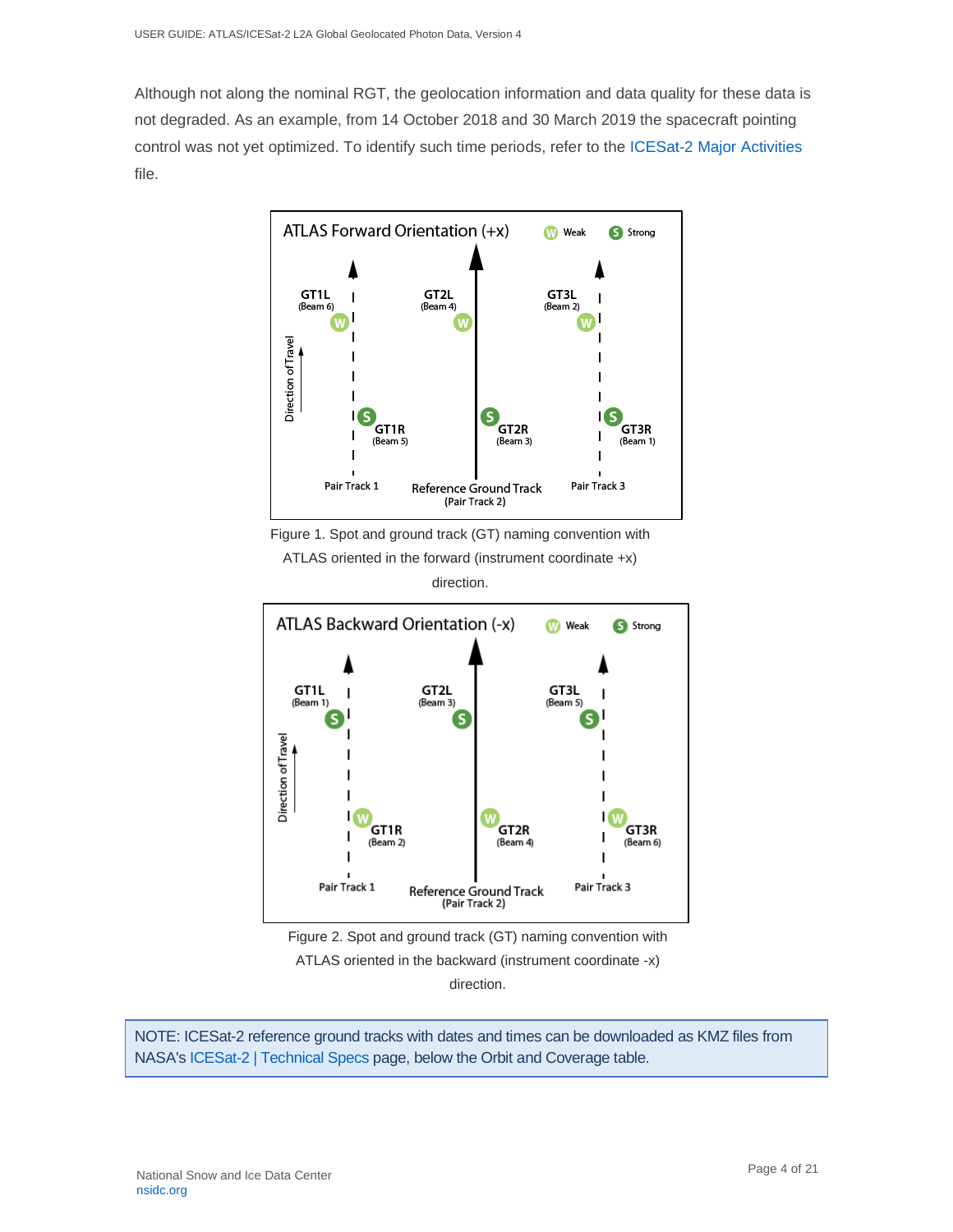# <span id="page-5-0"></span>1.2.3 File Contents

ATL03 data are segmented into granules (files) that span about  $1/14<sup>th</sup>$  of an orbit. Granule boundaries are delineated by lines of latitude that define 14 regions, numbered from 01-14 as shown in Figure 3:



Figure 3. ATL03 region/granule boundaries.

The following table lists the latitude bounds and region numbers for all 14 granule regions:

| <b>Region</b><br># | Latitude Bounds                                       | <b>Region</b><br># | <b>Latitude Bounds</b>                                |
|--------------------|-------------------------------------------------------|--------------------|-------------------------------------------------------|
| 01                 | Equator $\rightarrow$ 27° N (ascending)               | 08                 | Equator $\rightarrow$ 27° S (descending)              |
| 02                 | $27^{\circ}$ N $\rightarrow$ 59.5° N (ascending)      | 09                 | $27^{\circ}$ S $\rightarrow$ 50° S (descending)       |
| 03                 | 59.5° N $\rightarrow$ 80° N (ascending)               | 10                 | $50^{\circ}$ S $\rightarrow$ 79° S (descending)       |
| 04                 | 80° N (ascending) $\rightarrow$ 80° N<br>(descending) | 11                 | 79° S (descending) $\rightarrow$ 79° S<br>(ascending) |
| 05                 | $80^{\circ}$ N $\rightarrow$ 59.5° N (descending)     | 12                 | 79° S $\rightarrow$ 50° S (ascending)                 |
| 06                 | 59.5° N $\rightarrow$ 27° N (descending)              | 13                 | $50^{\circ}$ S $\rightarrow$ 27° S (ascending)        |
| 07                 | 27° N (descending) $\rightarrow$ Equator              | 14                 | $27^{\circ}$ S $\rightarrow$ Equator (ascending)      |

Table 1. ATLAS/ICESat-2 Granule Boundaries and Region Numbers

## <span id="page-5-1"></span>1.2.4 Data Groups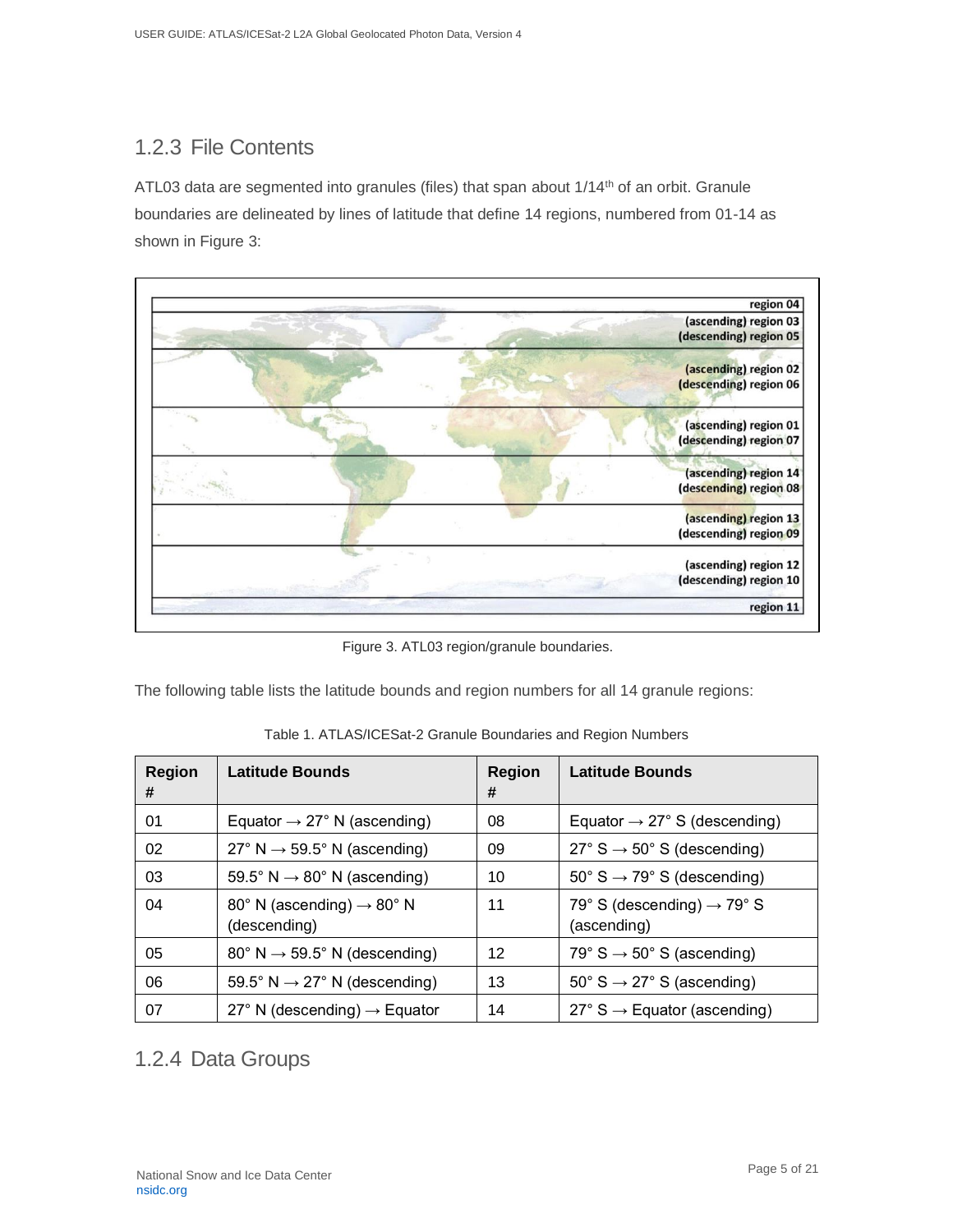Within data files, similar variables such as science data, instrument parameters, altimetry data, and metadata are grouped together according to the HDF model. ATL03 data files contain the top-level groups shown in Figure 4. Heights, times, latitudes, and longitudes for individual photons are stored in the /heights group within each ground track group:



Figure 4. Top-level data groups for an ATL03 granule shown in HDFView. Individual photon heights, times, latitudes, and longitudes for each ground track  $(1L - 3R)$  are stored in the corresponding gt1l – gt3r/heights data group, along with other ground track related parameters.

The following sections summarize the structure and primary variables of interest in ATL03 data files. Additional details are available in Section 2 and Appendix A of the [ATBD for ATL03](https://nsidc.org/sites/nsidc.org/files/technical-references/ICESat2_ATL03_ATBD_r004.pdf). A complete list of all ATL03 parameters is available in the [ATL03 Data Dictionary](https://nsidc.org/sites/nsidc.org/files/technical-references/ICESat2_ATL03_data_dict_v004.pdf).

### 1.2.4.1 METADATA

ISO19115 structured metadata with sufficient content to generate the required geospatial metadata (ATBD for ATL03 | Section 2.4.9).

### 1.2.4.2 ancillary\_data

Parameters related to ATLAS that provide insight about the instrument transmit pulse, optics, receiver sensitivity, etc. These parameters are needed by higher level products and are in general passed to ATL03 from the ICESat-2 Science Unit Converted Telemetry product, ATL02. For more information, see Section 2.4.3 - Section 2.4.6 in the ATBD for ATL03 and the [ATBD for ATL02](https://nsidc.org/sites/nsidc.org/files/technical-references/ICESat2_ATL02_ATBD_r004.pdf).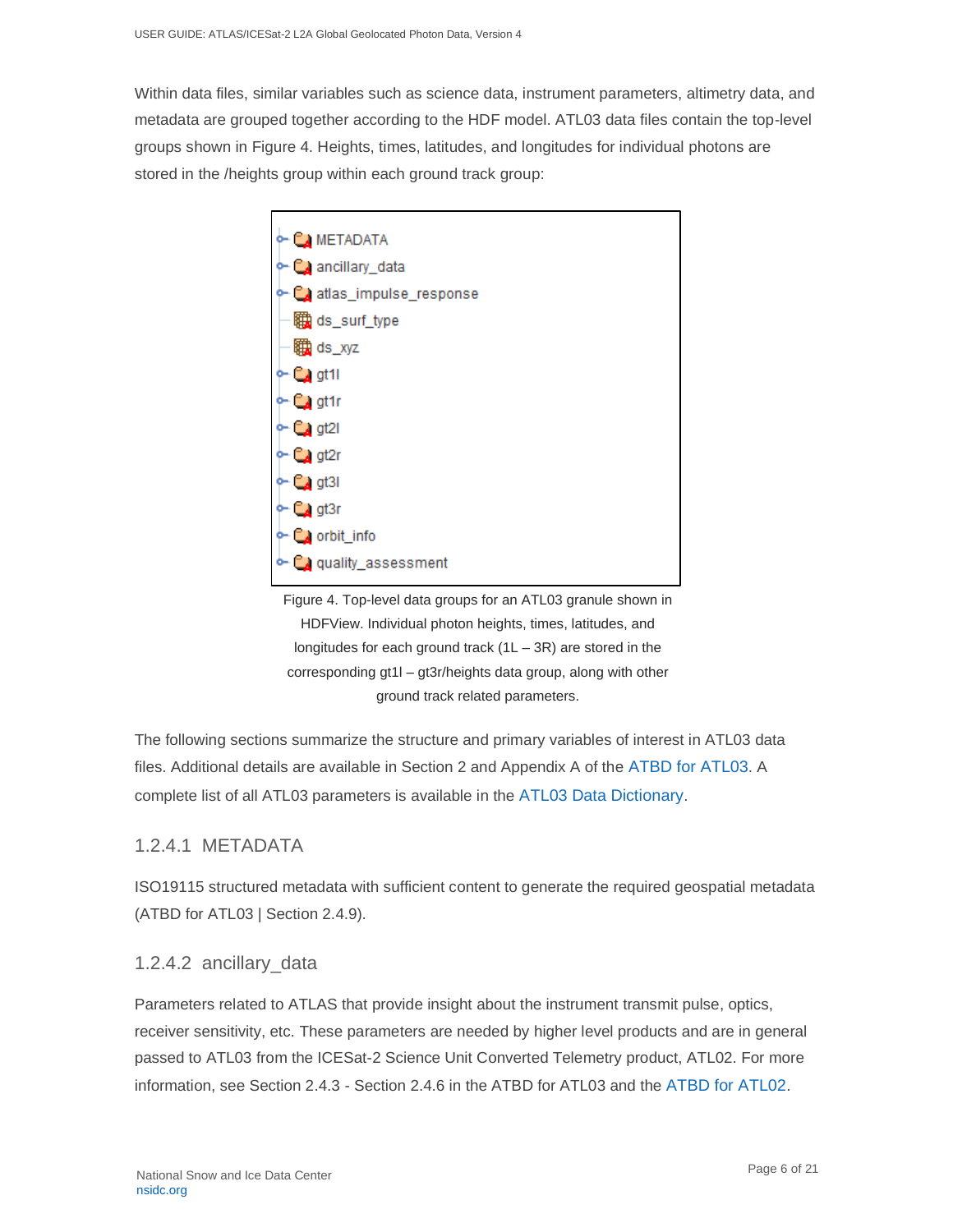#### 1.2.4.3 atlas\_impulse\_response

Parameters needed by higher-level data products that require knowledge of the ATLAS system impulse-response function to account for how the ATLAS system impacts ground return statistics (ATBD for ATL03 | Section 2.4.2).

### 1.2.4.4 gt1l – gt3r

Six gt[x] groups, each of which contains the parameters for one of the six ATLAS ground tracks including height above the WGS 84 ellipsoid, time, latitude, and longitude for individual photons (ATBD for ATL03 | Section 2.4.1). Data are organized into the following subgroups:

- **/heights**: all parameters provided at the individual photon rate, i.e. one value per photon for the given ground track. For example, heights above the WGS 84 ellipsoid, latitude, and longitude. Each photon is also classified, based on surface type, as a likely background or signal photon with low, medium, or high confidence (ATBD for ATL03 | Section 2.4.1.1).
- **/geolocation**: parameters posted at ~20 m, the along-track interval for photon geolocation (also known as geolocation segments or geosegs). For example, the number of photons in the given along-track segment; the time interval boundaries along-track used to identify signal photons; and the mean and standard deviation of the background count rate used to determine thresholds for signal photon identification (see ATBD for ATL03 | Section 2.4.1.2 and Section 2.3.4 Photon Event Geolocation of this user guide).
- **/geophys\_corr**: best-available corrections, at geolocation rate (20 m), for known geophysical phenomena that may impact ICESat-2 photon ellipsoid heights. Values in this group are provided so that users can apply, remove, and/or replace any model, as needed. Applied corrections include: solid earth tides; ocean and solid earth pole tides; ocean tidal loading; and range corrections for tropospheric delays. Values provided for reference (i.e. not applied) include: geoid height (EGM-2008); ocean tides (GOT4.8 model, including long period equilibrium tides); and Dynamic Atmospheric Correction (Aviso MOG2D model). Details are available in the ATBD for ATL03 | Section 2.4.1.3 and Section 2.3.2 Geophysical Correction of this user guide.
- **/bckgrd\_atlas**: parameters that can be used to calculate the background photon rate recorded by ATLAS (see ATBD for ATL03 | Section 2.4.1.4).
- **/signal\_find\_output**: parameters output for each time interval for which signal photons were selected, including parameters for the histogram used to identify signal photons and set the confidence parameter for a given time increment. (see ATBD for ATL03 | Section 5.0).

### 1.2.4.5 orbit\_info

Parameters that are constant for a granule, such as the RGT number and cycle, the spacecraft orientation, and various ATLAS parameters needed by higher-level data products (ATBD for ATL03 | Section 2.4.7).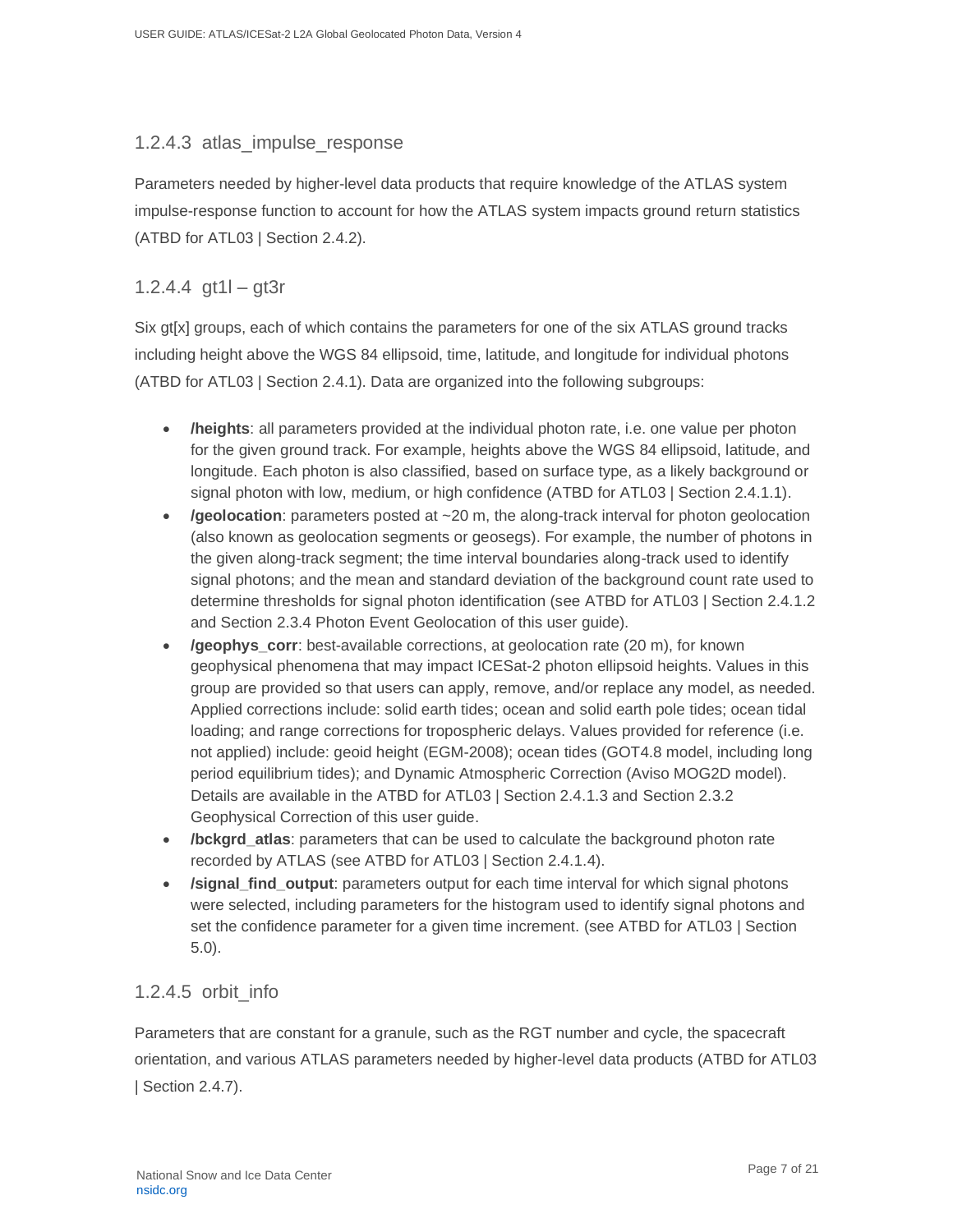### 1.2.4.6 quality assessment

Quality assessment data, including QA counters, ground track-specific QA, and summary QA (ATBD for ATL03 | Section 2.4.8).

### 1.2.4.7 Dimension Scales

Two HDF5 dimension scales are stored at the top level alongside the data groups:

- ds surf type: dimension scale indexing the surface type array (gt[x]/geolocation/surf type)
- ds\_xyz: dimension scale indexing the X-Y-Z components of the spacecraft velocity (east component, north component, up component) an observer on the ground would measure (gt[x]/geolocation/velocity\_sc)

### <span id="page-8-0"></span>1.2.5 Naming Convention

Data files utilize the following naming convention:

- ATL03\_20181014092931\_02410101\_004\_01.h5
- ATL03 [yyyymmdd][hhmmss] [ttttccss] [vvv\_rr].h5

The following table describes the file naming convention variables:

| Variable          | <b>Description</b>                                                                                                                                                                                               |
|-------------------|------------------------------------------------------------------------------------------------------------------------------------------------------------------------------------------------------------------|
| ATL <sub>03</sub> | ATLAS/ICESat-2 L2A Global Geolocated Photon Data                                                                                                                                                                 |
| yyyymmdd          | Year, month, and day of data acquisition                                                                                                                                                                         |
| hhmmss            | Data acquisition start time, hour, minute, and second (UTC)                                                                                                                                                      |
| tttt              | Four digit Reference Ground Track number. The ICESat-2 mission has 1,387<br>RGTs, numbered from 0001 to 1387.                                                                                                    |
| CC                | Cycle Number. Each of the 1,387 RGTs is targeted in the polar regions once every<br>91 days. The cycle number tracks the number of 91-day periods that have elapsed<br>since ICESat-2 entered the science orbit. |
| SS                | Segment number. ATL03 data files are segmented into approximately 1/14th of an<br>orbit. Segment numbers range from 01-14. Note that some segments may not be<br>available.                                      |
| vvv rr            | Version and revision number*                                                                                                                                                                                     |

| Table 2. File Naming Convention Variables and Descriptions |  |  |
|------------------------------------------------------------|--|--|
|                                                            |  |  |

\*NOTE: From time to time, NSIDC receives duplicate, reprocessed granules from our data provider. These granules have the same file name as the original (i.e. date, time, ground track, cycle, and segment number), but the revision number has been incremented. Although NSIDC deletes the superseded granule, the process can take several days. As such, if you encounter multiple granules with the same file name, please use the granule with the highest revision number.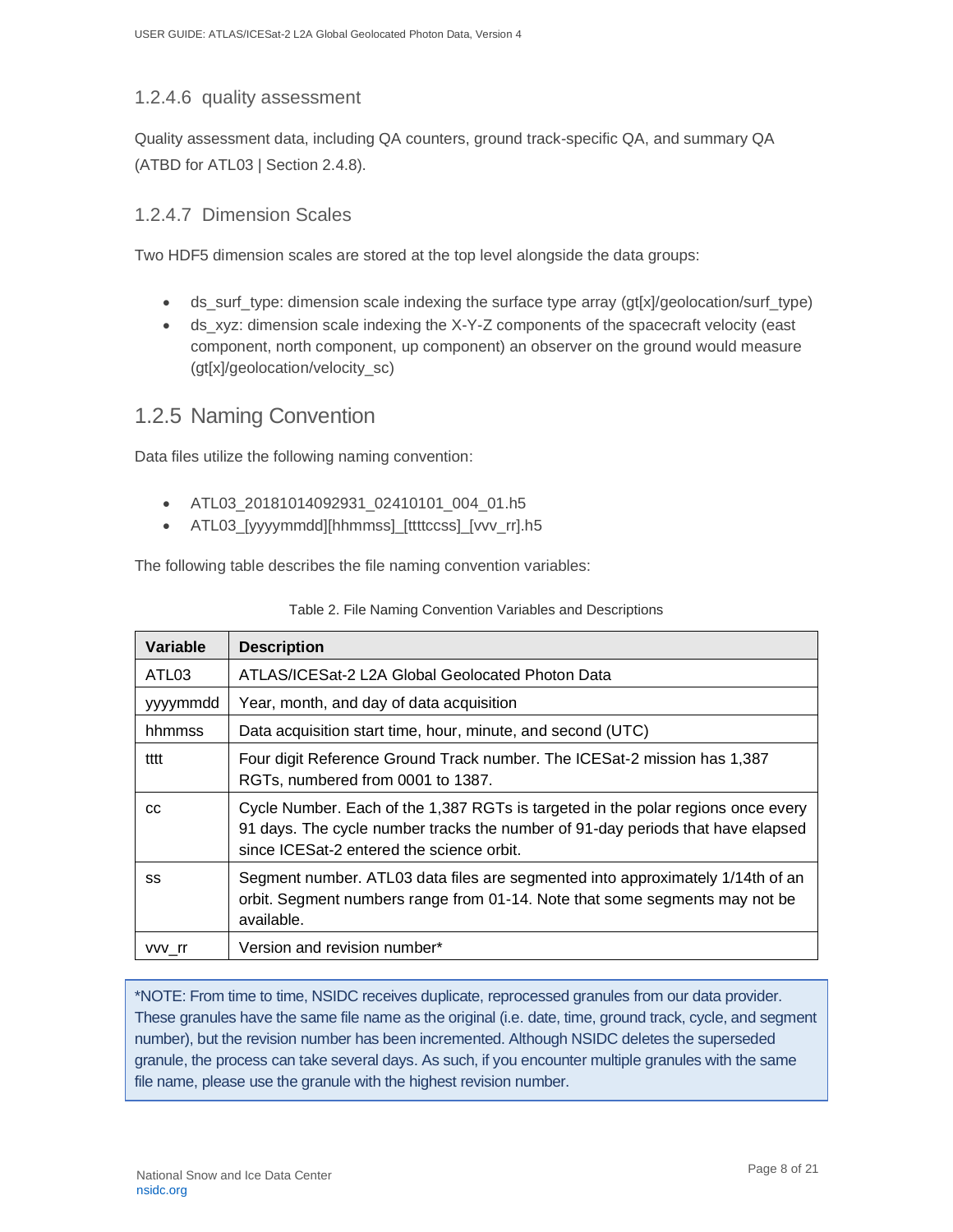Each data file has a corresponding XML file that contains additional science metadata. XML metadata files have the same name as their corresponding .h5 file, but with .xml appended.

### <span id="page-9-0"></span>1.2.6 Browse File

Browse files are provided as HDF5 formatted files that contain images designed to quickly assess the location and quality of each granule's data. Browse files contain:

- Maps of medium- and high-confidence reference photon locations for each of the three strong beams. These three maps indicate where the signal-to-noise ratio in a given granule is good. Photon classifications in these maps are surface-type dependent; they plot the highest confidence for a given photon. For example, if a photon is classified as highconfidence signal for surface type A and medium confidence for surface type B, surface type A is plotted.
- Plots of the low-, medium-, and high-confidence signal photon ellipsoidal elevations versus geolocation segment id number for each surface type, for each of the three strong beams. As many as 15 of these images can exist per granule; 3 for each of the 5 surface types. They offer users a depiction of the low-, medium-, and high-confidence photon clouds for each of the three strong beams. Low-confidence photons are plotted first, followed by the medium- and high-confidence photons. As such, low confidence photons are in general only prominently visible if relatively few high- or medium- confidence photons exist in a particular segment.
- A plot which shows the background rate (stored in /gt[x]/bckgrd\_atlas/bckgrd\_rate) for the entire granule versus time since the start of the granule for the three strong beams. This image provides a sense of the variation in the background photon rate.
- Elevations for the low-, medium-, and high-confidence signal photons plotted in three dimensions. The classifications used for this plot are surface-type dependent, i.e. the highest-level classifications across all surface types. This image offers users a qualitative assessment of data quality and topography for the given granule.
- A global map which shows the general location of the granule (it is not possible to distinguish the six ground tracks or assess data quality on this map).

For more information about browse files, see the ATBD for ATL03 | Section 8.0.

Browse files utilize the same naming convention as their corresponding data file, but with \_BRW appended. For example:

- ATL03\_20181014092931\_02410101\_004\_01.h5
- ATL03\_20181014092931\_02410101\_004\_01\_BRW.h5

### <span id="page-9-1"></span>1.2.7 File Size

Data files vary in size from approximately 40 MB to as large as 10 GB. A typical file is approximately 3–4 GB. Browse files are approximately 1.3 MB.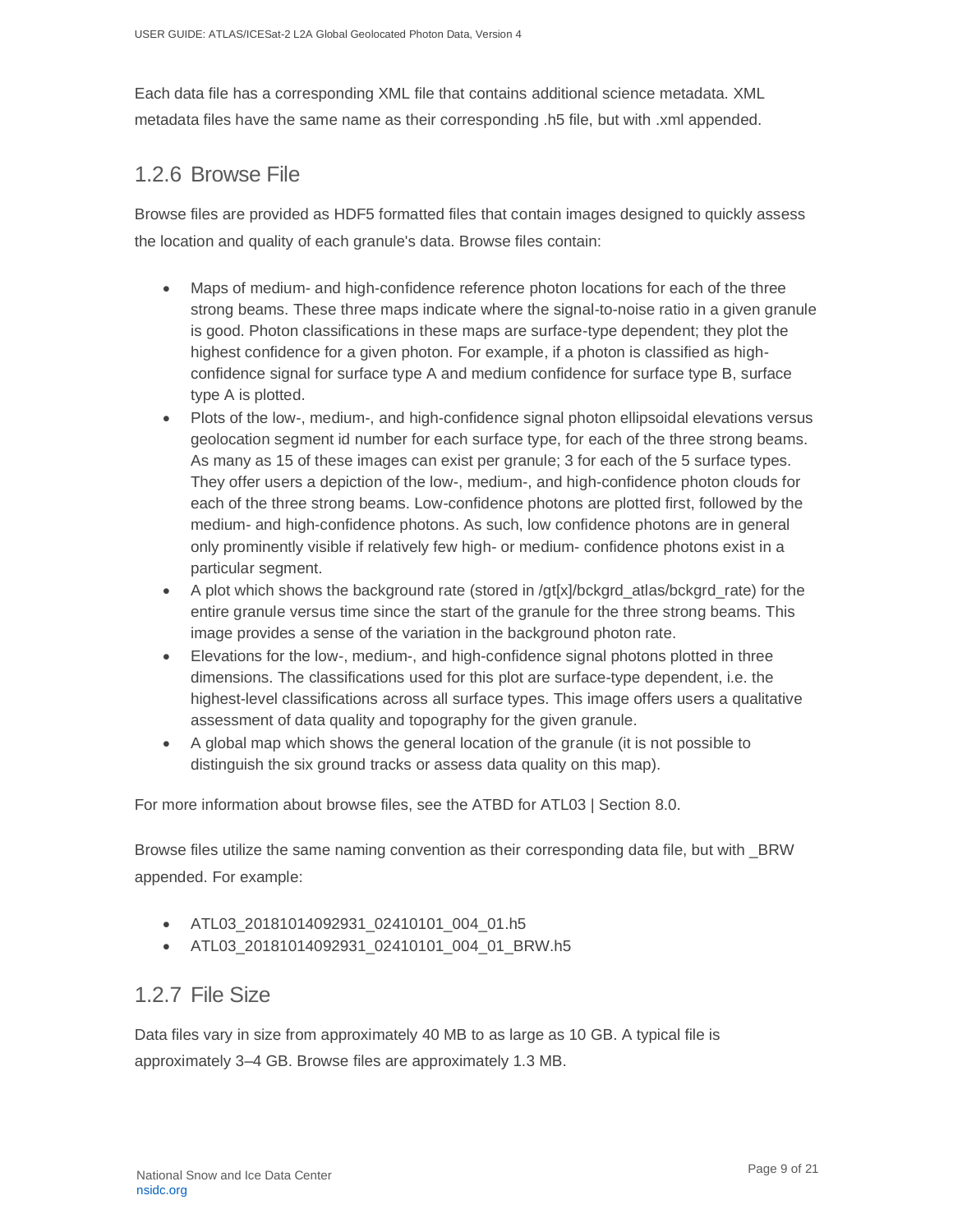# <span id="page-10-0"></span>1.3 Spatial Information

## <span id="page-10-1"></span>1.3.1 Coverage

Spatial coverage spans approximately 88° N latitude to 88° S.

## <span id="page-10-2"></span>1.3.2 Resolution

The ATLAS instrument transmits laser pulses at 10 kHz. At the nominal ICESat-2 orbit altitude of 500 km, this yields approximately one transmitted laser pulse every 0.7 meters along ground tracks. Note, however, that the number of photons that return to the telescope depends on surface reflectivity and cloud cover (which obscures ATLAS's view of Earth). As such, the spatial resolution varies.

### <span id="page-10-3"></span>1.3.3 Geolocation

Photon events are presented in geodetic latitude, longitude, and ellipsoidal height (above the WGS 84 ellipsoid, ITRF2014). For a summary of the geolocation algorithm, see Section 2.3.4 Photon Event Geolocation. Table 3 contains details about WGS 84. For information about ITRF2014, see the International Terrestrial Reference Frame | [ITRF2014 webpage](http://itrf.ign.fr/ITRF_solutions/2014/).

| Geographic coordinate system             | <b>WGS 84</b>                       |  |  |
|------------------------------------------|-------------------------------------|--|--|
| <b>Projected coordinate system</b>       | N/A                                 |  |  |
| Longitude of true origin                 | Prime Meridian, Greenwich           |  |  |
| Latitude of true origin                  | N/A                                 |  |  |
| Scale factor at longitude of true origin | N/A                                 |  |  |
| Datum                                    | World Geodetic System 1984          |  |  |
| <b>Ellipsoid/spheroid</b>                | WGS 84                              |  |  |
| Units                                    | degree                              |  |  |
| <b>False easting</b>                     | N/A                                 |  |  |
| <b>False northing</b>                    | N/A                                 |  |  |
| EPSG code                                | 4326                                |  |  |
| <b>PROJ4 string</b>                      | +proj=longlat +datum=WGS84 +no_defs |  |  |
| Reference                                | https://epsg.io/4326                |  |  |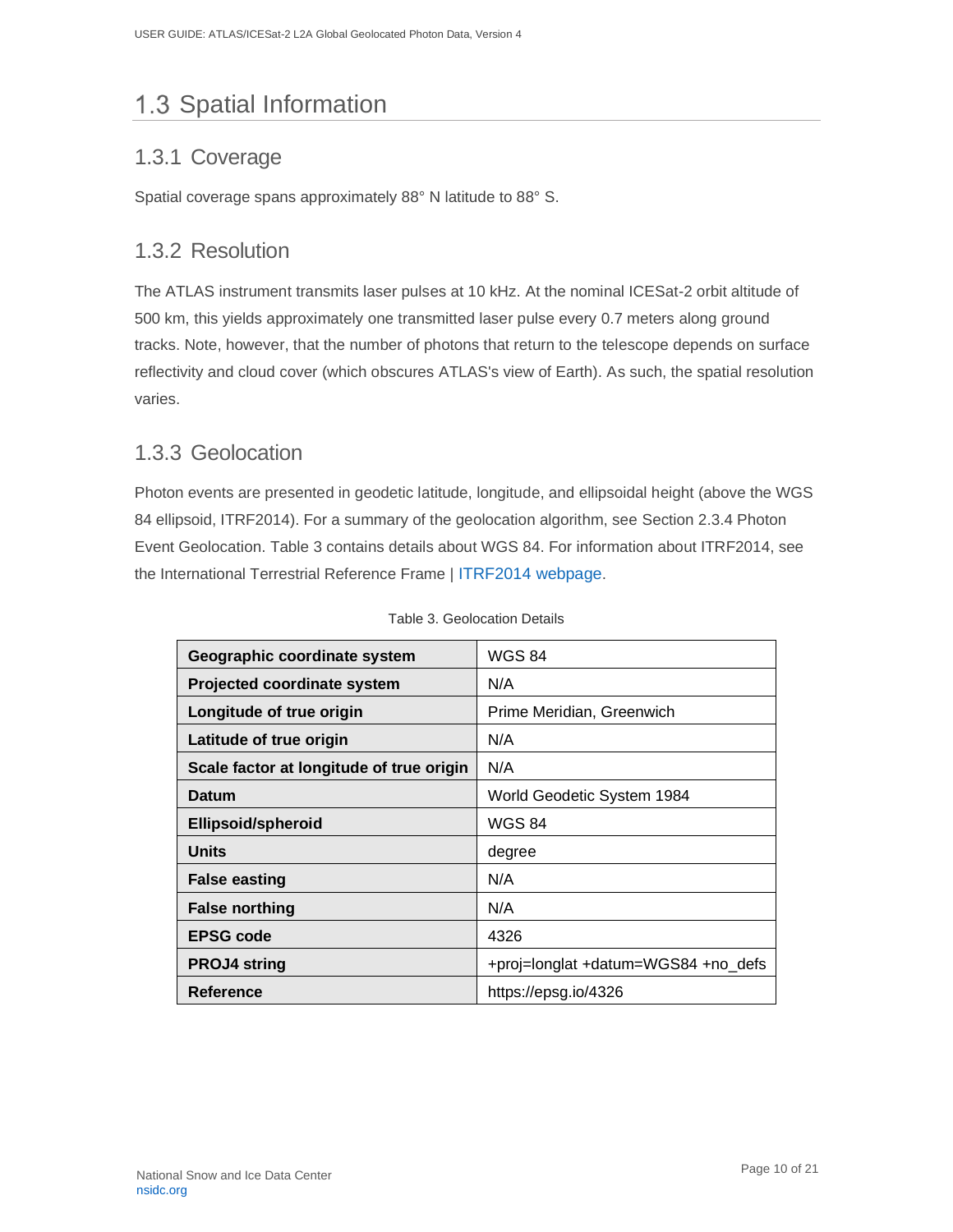# <span id="page-11-0"></span>Temporal Information

## <span id="page-11-1"></span>1.3.4 Coverage

#### 13 October 2018 to 15 July 2021

Note that satellite maneuvers, data downlink issues, and other events can introduce data gaps into the ATL03 product. An ongoing [list of ATL03 data gaps](https://nsidc.org/sites/nsidc.org/files/technical-references/ICESat-2_data_gaps.xlsx) (.xlsx) can be downloaded from the data set landing page under the technical reference tab.

## <span id="page-11-2"></span>1.3.5 Resolution

Each of ICESat-2's 1,387 RGTs is targeted in the polar regions once every 91 days (i.e. the satellite has a 91-day repeat cycle).

# <span id="page-11-3"></span>2 DATA ACQUISITION AND PROCESSING

# <span id="page-11-4"></span>2.1 Background

The simplest way to describe ATL03 is that it provides height, time, latitude, and longitude for all photon events that ICESat-2 downlinks. It acts as the bridge between the lower level, instrumentation-specific products and the higher-level, surface-specific products (ATL06 and above). By design, ATL03 is a single source for all photon data and ancillary information that the higher-level products need, including spacecraft and instrument parameters. For example, stored within ATL03 is the ATLAS impulse-response function utilized by the sea ice height and ocean height algorithms, as well as land ice, sea ice, ocean, land, and inland water surface masks. Although this information is not explicitly required to generate ATL03, it is included to facilitate subsequent data products.

The following figure illustrates the family of ICESat-2 data products and the connections between them: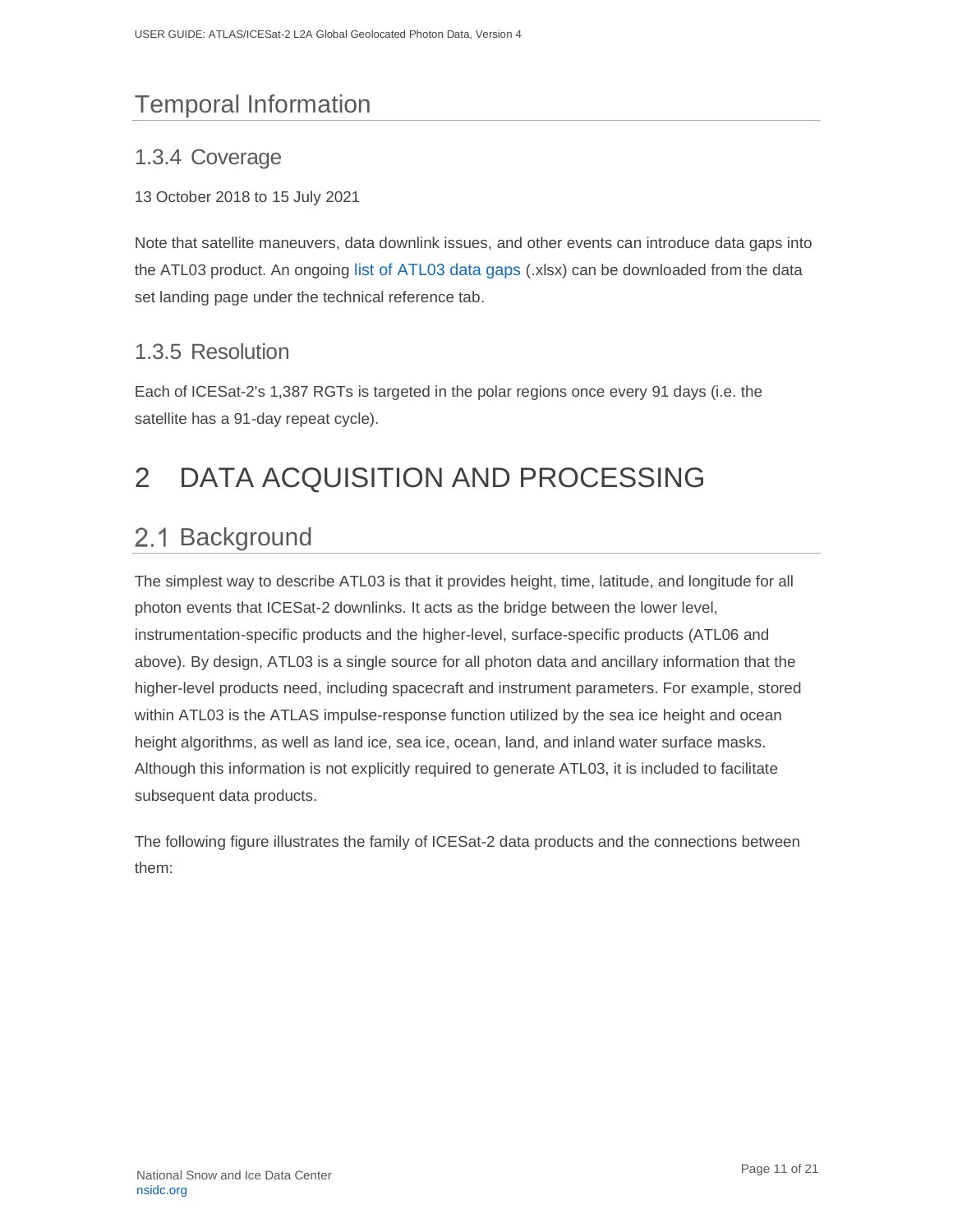

Figure 5. ICESat-2 data processing flow. ATL02 processing converts ATL01 data to science units and applies instrument corrections. The Precision Pointing Determination (PPD) and Precision Orbit Determination (POD) solutions compute the pointing vector and position of the ICESat-2 observatory.

# <span id="page-12-0"></span>2.2 Acquisition

The ATLAS instrument transmits green (532 nm) laser pulses at 10 kHz. At the nominal ICESat-2 orbit altitude of 500 km, this yields approximately one transmitted laser pulse every 0.7 meters along ground tracks. Each transmitted laser pulse is split by a diffractive optical element in ATLAS to generate six individual beams, arranged in three pairs. Within each pair, the beams have different transmit energies—so-called weak and strong beams with an energy ratio of approximately 1:4—and are separated by 90 m in the across-track direction and approximately 2.5 km in the along-track direction. The distance between beam pairs is approximately 3 km in the across-track direction (see Figure 6).

Approximately 10<sup>14</sup> photons leave the ATLAS sensor with each pulse and travel through the atmosphere to Earth. Of those which reflect off the surface, approximately 10 travel back through the atmosphere and into the ATLAS telescope, where their arrival is time-tagged by the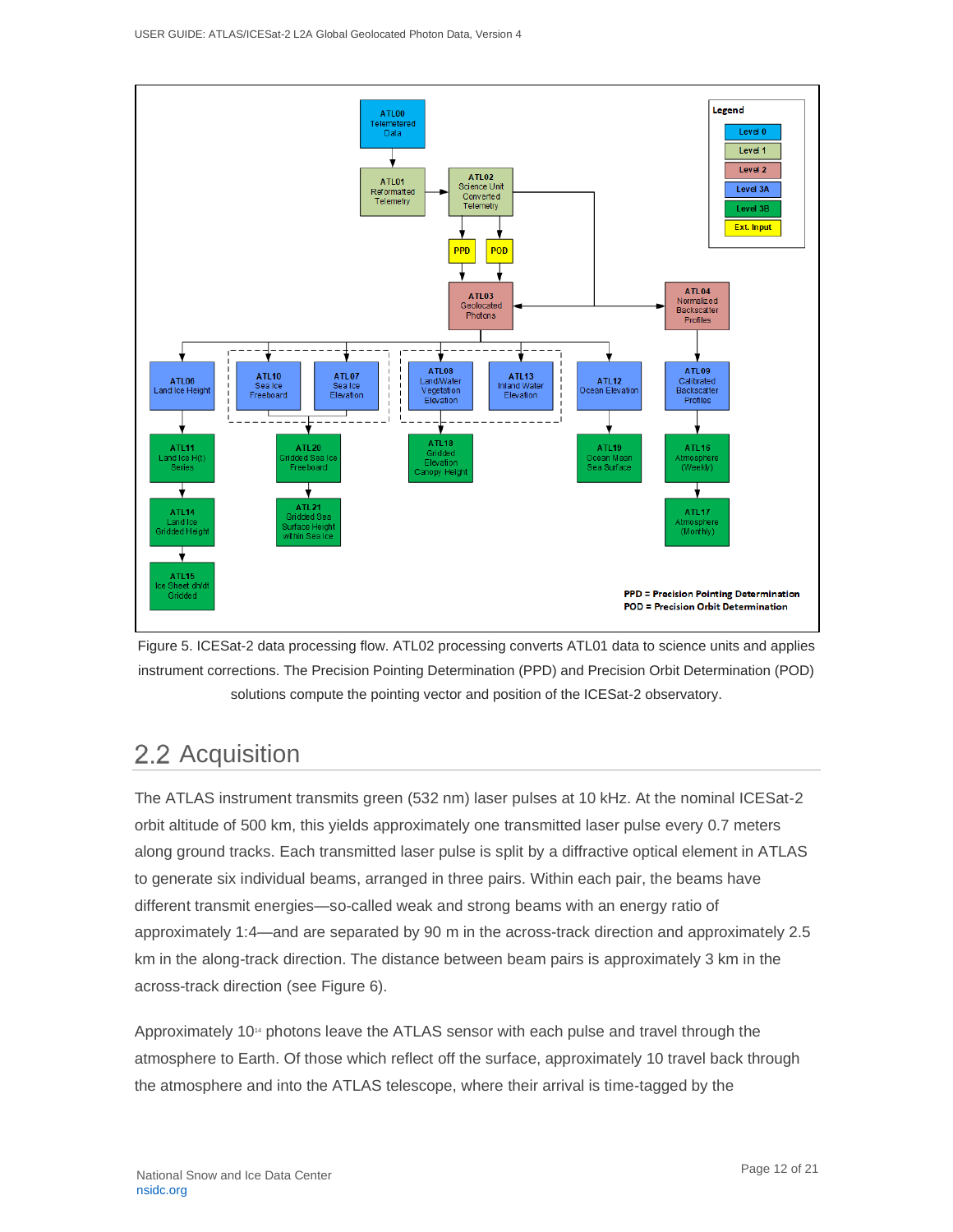instrument's electronics. If the sun is illuminating Earth's surface at the same time, background photons from sunlight also enter the telescope and are recorded. Any photon that is time-tagged by ATLAS, regardless of source, is referred to as a photon event. ICESat-2 downlinks time tags for all photon events that fall within the telemetry bands, both signal and background photon events.

NOTE: The subset of photons selected by the onboard science algorithm to be relayed to the ground is called the telemetry band (or downlink band). The telemetry band is relatively narrow (30 to roughly 2000 meters) and is a function of the signal to noise ratio of the data, the location on the earth (e.g. ocean, land, sea ice), the roughness of the terrain, and other parameters.



Figure 6. ATLAS idealized beam and footprint pattern. Adapted from the ATBD for ATL03.

# <span id="page-13-0"></span>2.3 Processing

The following sections summarize the approach used to generate the ATL03 data product. For a more complete description, consult the [ATBD for ATL03](https://nsidc.org/sites/nsidc.org/files/technical-references/ICESat2_ATL03_ATBD_r004.pdf).

## <span id="page-13-1"></span>2.3.1 Signal Finding Algorithm

Ground processing/science software correctly discriminates between signal photon events and background photon events, based in part on a window of the likely surface location generated by onboard software. Based on pre-launch testing of the ATLAS photon-counting system, the algorithm assumes that background photon events recorded by ATLAS follow a Poisson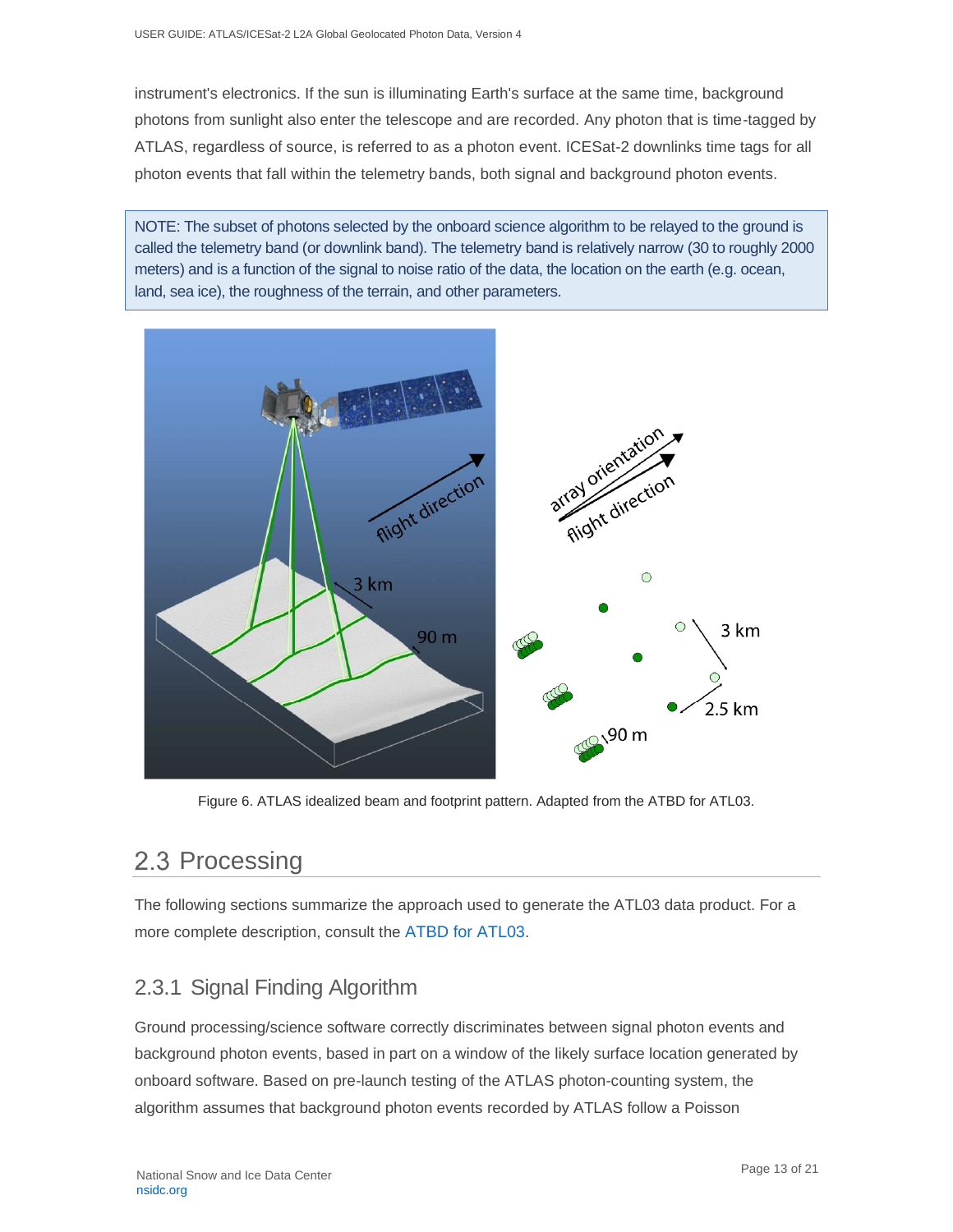distribution, and therefore outliers to this distribution represent possible signal photons. To make this discrimination, the algorithm constructs histograms with photon events aggregated into alongtrack and vertical bins. According to Poisson statistics, background photon events are thus randomly distributed among the bins while signal photons cluster into one or a few bins. The algorithm is driven by numerous input parameters, many of which are surface type dependent, to optimize signal detection while minimizing execution time.

Given the background rate, the algorithm calculates a signal threshold and then generates a histogram of photon ellipsoidal heights (above the WGS-84 ellipsoid). It then distinguishes signal photons from background photons as those that pass a series of tests dependent on the signal threshold. Data from each ground track is considered independently for the ellipsoidal histogramming procedure.

Surface slopes present one of the main challenges to identifying signal photon events. Ideally, one would histogram the photon event heights relative to the direction of the slope of the surface so all the signal photons would be combined into one bin. However, the surface slope over the integration span is not known *a priori*. As a first step, the algorithm histograms photon event heights relative to the ellipsoid. It then steps through the data granule in uniform time increments, Δtime. For each Δtime, the algorithm histograms the photon events over an integration time, δt, at a vertical resolution, δz. The algorithm automatically adjusts δt and δz until it either identifies vertical bins that contain more photon events than a threshold based on the background count distribution, or it reaches a pre-defined limit on δt and δz without identifying any bins that contain signal photon events for a given Δtime. This automatic adjustment allows the algorithm to maintain the highest resolution possible in terms of the histogram bin dimensions when identifying signal photon events. After the algorithm identifies possible signal photon events, it then selects additional bins to ensure all signal photon events are included.

Ellipsoidal-based histograms allow for signal photon events to be readily identified over low-slope regions. However, when this approach is applied over sloped surfaces it can spread the signal photon events across several bins, making it less likely that the algorithm will correctly identify bins that contain signal photon events. As such, two additional steps are performed over surface types where significant slopes may be present. First, the algorithm performs running linear fits to the surface height profile, as determined by ellipsoidal histogramming, to define the local surface slope, α. It then histograms the photon heights relative to α to search for signal returns along a linear trend determined by the adjacent surface slopes, or so-called slant histograms. Next, if sufficiently large time gaps exist, the assumption that the surface slope is linear may not be appropriate. In these cases, the algorithm generates slant histograms using a variable surface slope at each time increment within these gaps to try to identify any additional signal photons.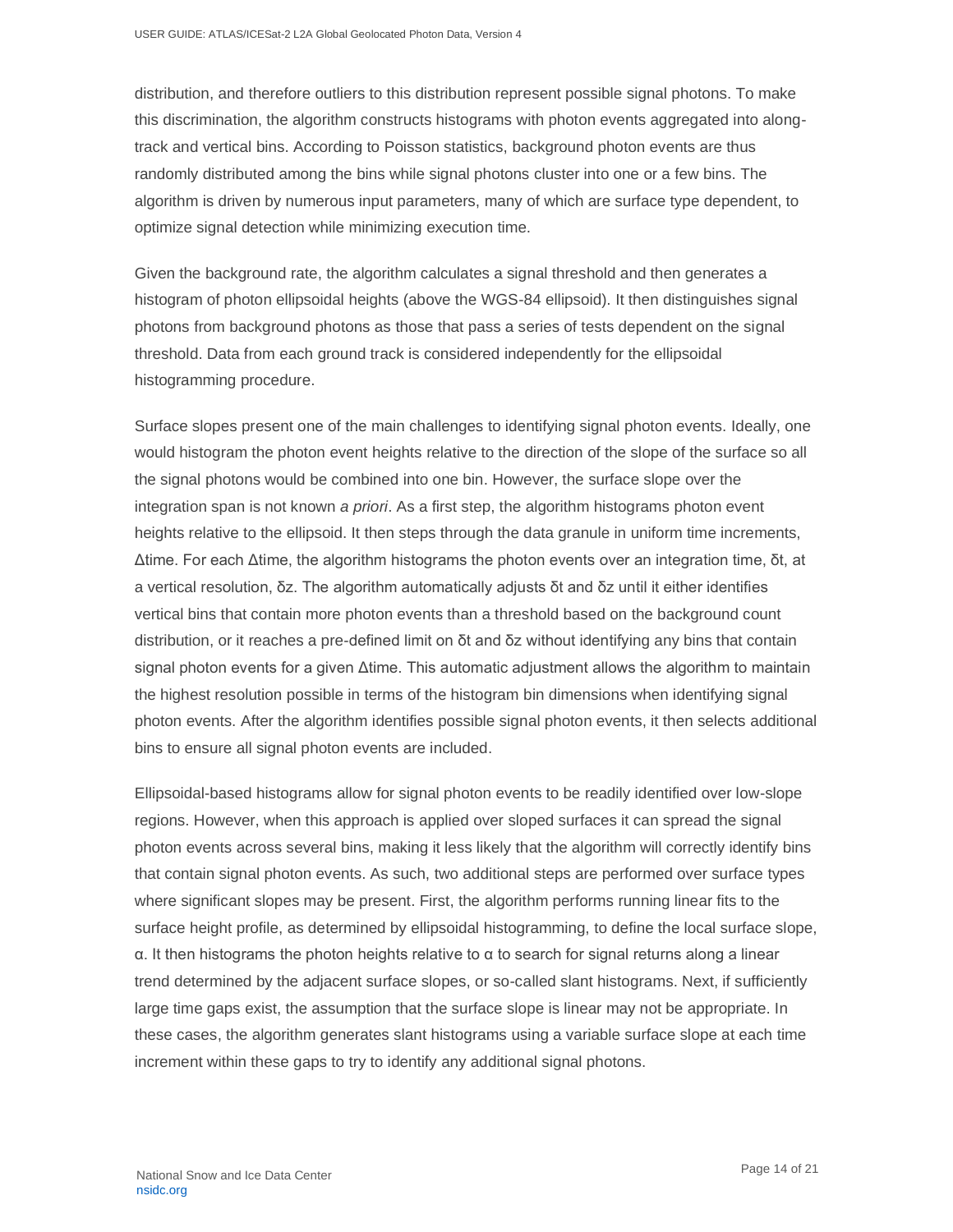After all signal photons have been identified, the algorithm generates a flag for each photon event indicating whether it is likely signal or background, or a photon event which was added as a buffer<sup>1</sup> (as well as the parameters used to classify the photons). This flag, gt[x]/heights/signal\_conf\_ph, also includes a confidence parameter for each likely signal photon event—high, medium, or low confidence—based on the signal to noise ratio of each histogram bin. signal\_conf\_ph is a 5 x N array, where N is the number of photons in the ground track group and the 5 rows indicate signal finding for each surface type: in order, land, ocean, sea ice, land ice, and inland water. The surface-type-specific confidence levels associated with each photon event are: 0 (noise); 1 (added as buffer, but classifed by the algorithm as background); 2 (low confidence signal); 3 (medium confidence signal); and 4 (high confidence signal). Additionally, events not associated with a specific surface type are assigned a confidence level of -1, while events evaluated as TEP returns are assigned a confidence level of -2.

### <span id="page-15-0"></span>2.3.2 Geophysical Corrections

ATLAS emitted photons pass through the atmosphere and experience delays that depend on the refractive index along the optical path. The round-trip time of a photon is what constitutes its base input measurement for geolocation. Over oceans, sea ice and ice shelf surfaces, each photon event typically requires corrections to account for temporal variability in atmospheric-oceanic interactions (for example, inverted barometer and wind field effects) as well as tidal states and other factors. Over land surfaces, each photon event requires corrections to account for deformations induced by, for example, ocean loading and solid earth tides. These constitute what are referred to as geophysical corrections.

The following sections list the time-dependent geophysical corrections that: (1) have been applied to the photon ellipsoid heights; (2) have not been applied, but are provided as reference values; and (3) are static reference values, given along with their typical, respective, magnitudes. Geophysical corrections are stored in the gt[x]/geophys\_corr/ group and described in detail in Section 6 of the ATBD for ATL03.

#### 2.3.2.1 Corrections applied due to variations in surface bounce point:

- Solid Earth tides. Magnitude =  $\pm 40$  cm (max).
- Ocean loading. Magnitude < 10 cm.
- Solid Earth pole tide deformation. Occurs due to centrifugal effect from small variations in polar motion. Magnitude =  $\pm 1.5$  cm.
- Ocean pole tide. Global height correction caused by deformational load upon the Earth due to centrifugal effect from small variations in polar motion. Magnitude =  $\pm 2$  mm amplitude.

 $1$  To meet the requirements of higher-level products, additional surrounding background photons are added as a buffer if the identified signal photons for a Δtime do not meet a minimal height span requirement (at least 20 meters vertically). See ATBD for ATL03 | Section 5.4.4.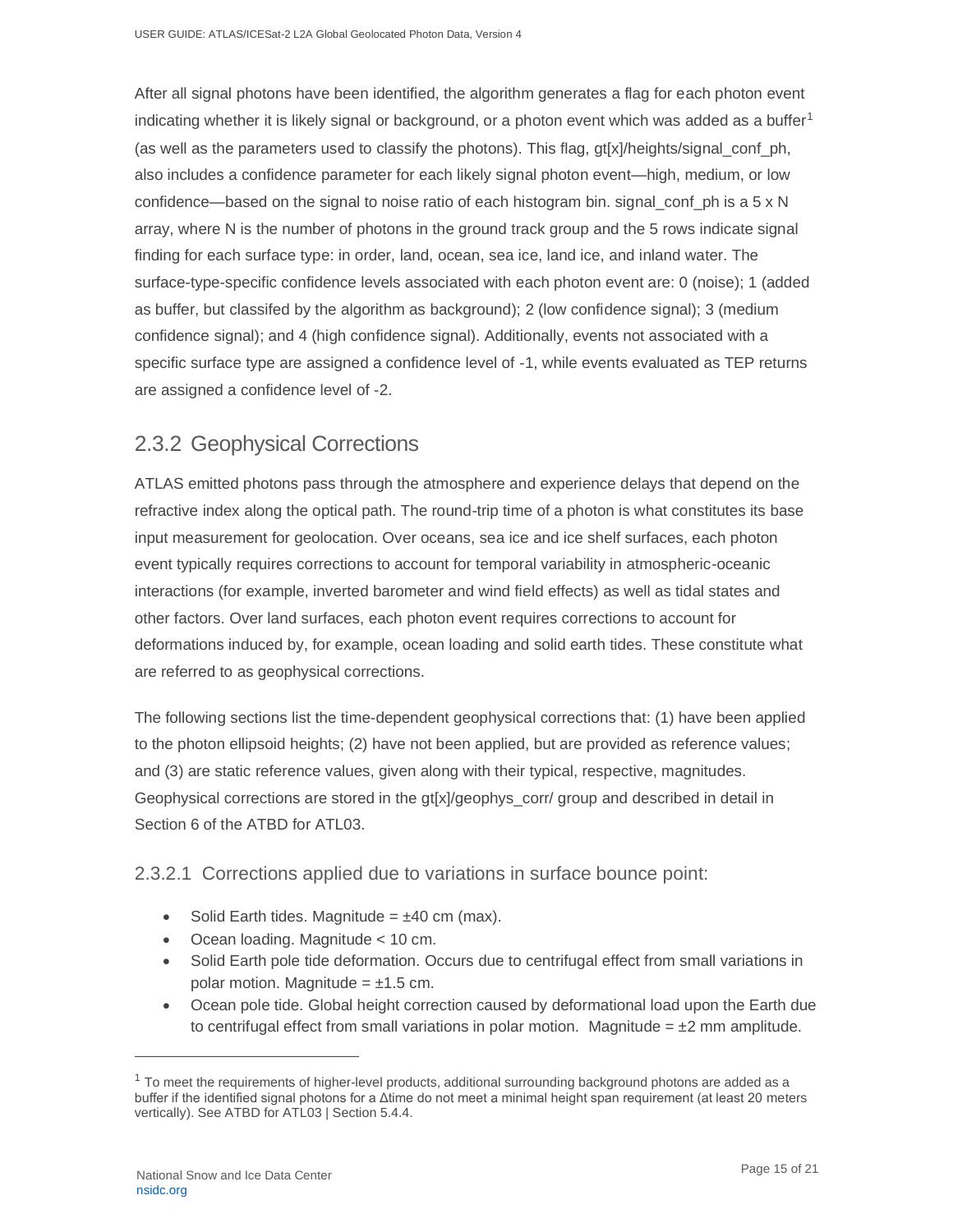• Geocenter Motion, broadly defined as the translational motion of the center of mass of the Earth system (solid earth, oceans, cryosphere and atmosphere) with respect to the centerof-figure (CF) of the solid earth surface. *Not* applied to ATL03, but accounted for in precision orbit determination. Magnitude =  $3 \text{ mm}$  to  $5 \text{ mm}$  in x, y, z amplitude.

2.3.2.2 Corrections provided as reference values but NOT applied

- Ocean tides, including diurnal and semi-diurnal (harmonic analysis) and longer period tides (dynamic and self-consistent equilibrium) tides. Magnitude =  $\pm 5$  m.
- Dynamic Atmospheric Correction (DAC). Includes the inverted barometer (IB) effect. Magnitude  $= \pm 50$  cm.

2.3.2.3 Photon round-trip range corrections:

- Total column atmospheric delay. Magnitude  $= -2.6$  m to  $-0.9$  m
- Geoid. Static Quantity. Magnitude  $= -105$  m to  $+90$  m (max)

### <span id="page-16-0"></span>2.3.3 Height Computation

Given the geophysical corrections above,  $ATL03$  photon heights ( $H<sub>ac</sub>$ ) are computed as follows:

H<sub>gc</sub> = H<sub>P</sub> - H<sub>OL</sub> - H<sub>SEPT</sub> - H<sub>OPT</sub> - H<sub>SET</sub> - H<sub>TCA</sub>

where, H<sub>P</sub> is the photon event height; H<sub>OL</sub> is the ocean loading deformations; HsEPT is solid Earth tides; Ho<sub>PT</sub> is ocean pole tides; H<sub>SET</sub> is solid Earth tides; and H<sub>TCA</sub> is the total column atmospheric delay.

### <span id="page-16-1"></span>2.3.4 Photon Event Geolocation

The following section briefly summarizes the geolocation algorithm for ATL03. Received photon geolocation is described in detail in the Ice, Cloud, and land Elevation Satellite (ICESat-2) Project Algorithm Theoretical Basis Document (ATBD) for ATL03g: ICESat-2 Receive Photon Geolocation.

NOTE: When no photons are present in a given along-track segment (i.e.,  $qf[x]/qeolocation/segment$  ph  $cnt = 0$ , no reference photon exists. In this case, all values that depend on the existence of the reference photon are set to invalid. Rough estimates are provided for other parameters such as the latitude, longitude, and delta\_time values. For more information, see Section 3.2 of the ATBD for ATL03.

Each individual photon event is initially geolocated without correcting for atmospheric path delay. These geolocated photons are then provided to the signal finding algorithm. Photon events that are characterized as likely signal are then binned in approximately 20 m along-track segments that are fixed to the Reference Ground Track (RGT) in predetermined locations and a reference photon is selected. These segments are referred to as the along-track geolocation segments. The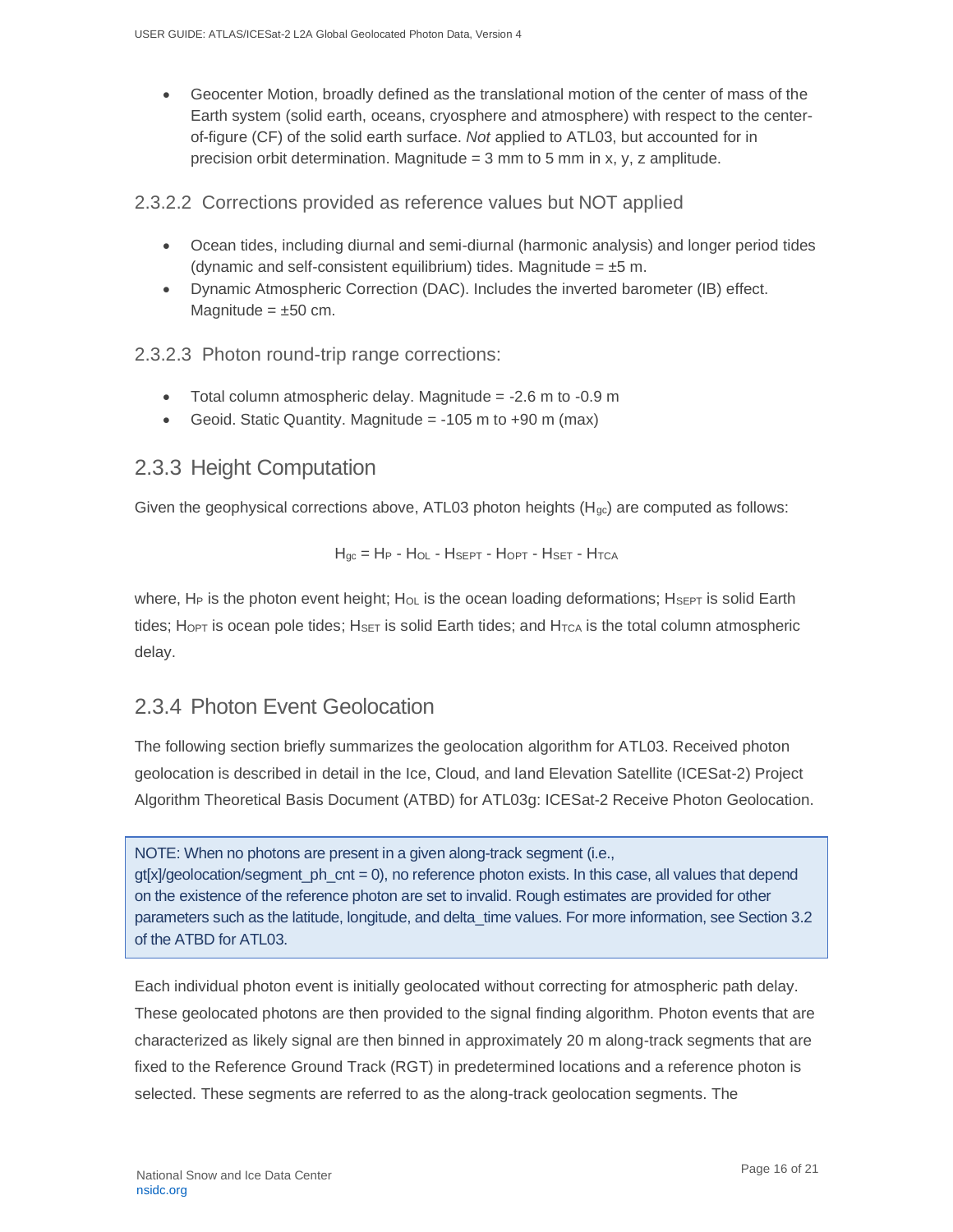atmospheric path delay and its derivatives with respect to ellipsoid height are then computed for the reference photon and used to correct the geodetic coordinates of all photons within the segment.

Geolocated photons are placed into along-track geolocation segments by identifying the RGT segment number for each photon and computing its segment-centric Cartesian coordinates from the geodetic coordinates. The segment-centric Cartesian coordinates are: x–distance from the segment start boundary in the along-track vector direction; y-distance perpendicular to the segment along-track vector to the surface of the ellipsoid at the photon location; and the ellipsoid height of the photon return, which is the same as the ellipsoid height in the geodetic coordinates.

It is worth noting that the along-track geolocation segment is a rectangular coordinate system defined using the RGT as  $y = 0$  for each 20-m along track segment and the beginning of the segment as  $x = 0$ . When the observatory is pointed to the RGT, this means that photon along-track x-values range from 0 m to approximately 20 m. The across-track y-values run from approximately -3.3 km to +3.3 km. The boundaries between consecutive along-track geolocation segments (where x resets to 0 from its maximum value of  $\sim$  20 m) are not co-linear due to the curvature of the ground tracks on the surface of the earth. Consequently, while the length of the along-track segments along the RGT are nominally 20m for left and right ground track pairs, they could be greater or less than 20m depending on the curvature of the ground tracks on the surface of the earth.

### <span id="page-17-0"></span>2.3.5 Surface Masks

ATL03 includes gridded surface masks (land ice, sea ice, land, ocean, and inland water) to reduce the volume of data that must be processed to generate the surface-specific higher-level ICESat-2 data products. For example, the land ice surface mask directs the ATL06 land ice algorithm to consider data from only those areas of interest to the land ice community. In order to protect against errors of omission in these masks, a buffer has been added to the best estimate of the geographic bounds of regions of interest. Consequently, the grids do not perfectly tessellate the surface of the Earth and overlap each other on the order of tens of kilometers in most regions. This means that a given latitude and longitude point could appear in two or more surface masks and two or more higher-level data products. Differences among the algorithms used by higher-level data products for a multiple-classified granule of ATL03 are expected. For example, many permafrost areas are included in the land ice, land, and inland water masks and will be included in the associated ATL06, ATL08, and ATL13 data products, although they will all take as input the same ATL03 granule.

Surface type is written to the surf\_type parameter—one for each of the six ground tracks—stored in the geolocation group within each ground track's corresponding gt[x] group. The surf\_type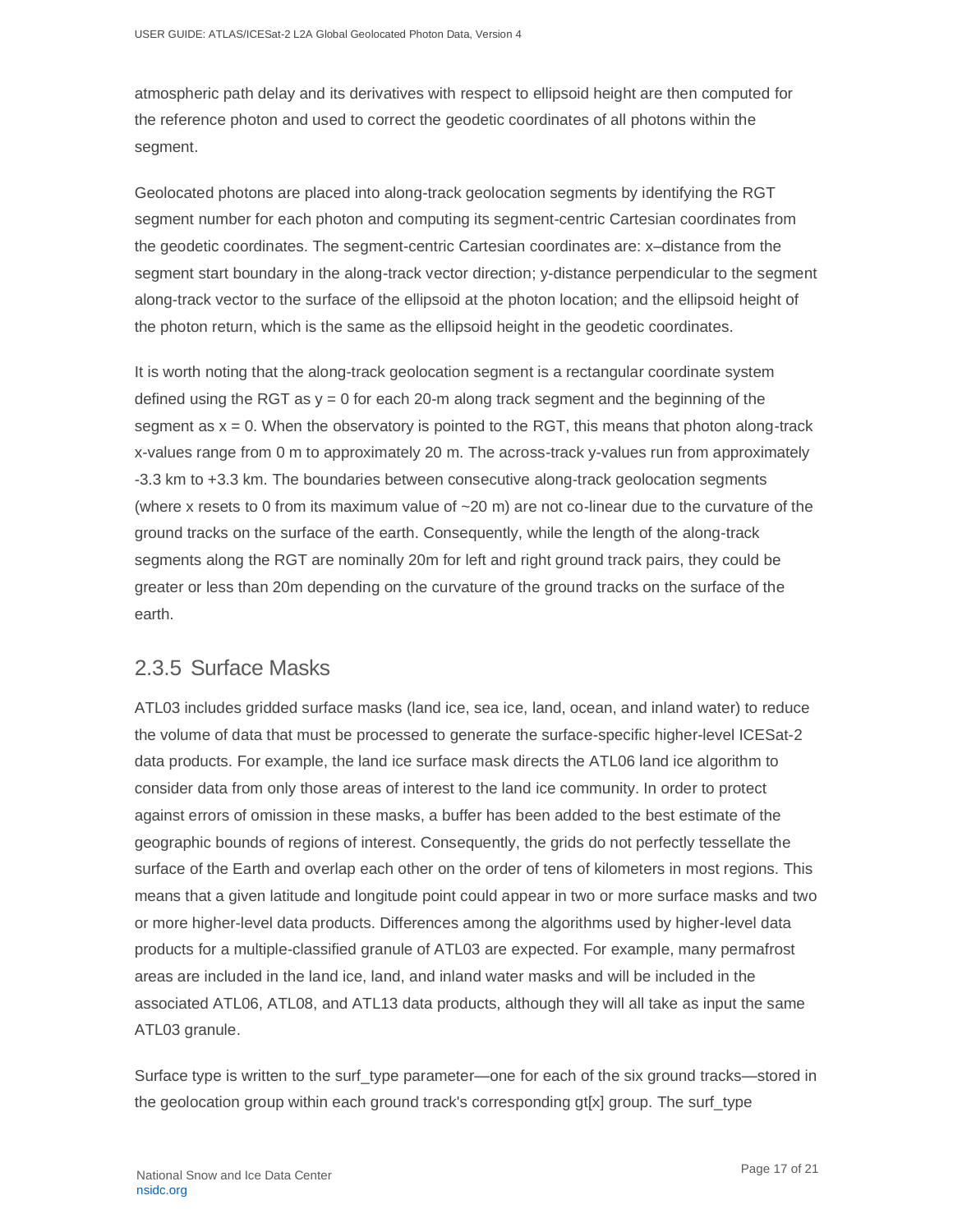parameter, located in the gt[x]/geolocation/ group, is posted at the along-track, geolocation segment rate at reference photon locations and reports false (0) or true (1) for each of the five currently defined surface types.

Section 4 of the ATBD for ATL03 contains a complete description of each surface mask and how it was generated.

### <span id="page-18-0"></span>2.3.6 Geolocation Segment Rate Parameters

The gt[x]/geolocation/group contains some 30 parameters which are reported at the geolocation segment rate (i.e. the reference photon). In addition to the surf\_type parameter described in the preceding section, users can find parameters such as the spacecraft altitude above the WGS 84 ellipsoid (altitude\_sc); transmit time of the reference photon (delta\_time); the index of the reference photon within the set of photons grouped within in the geoseg (reference photon index); plus estimated uncertainties, solar azimuth and elevation, and transmit pulse characteristics.

Geophysical corrections (in the gt[x]/geophys\_corr/group) are also reported at the geolocation segment rate.

### <span id="page-18-1"></span>2.3.7 Quality, Errors, and Limitations

NOTE: Users seeking estimates of uncertainty may find the following parameters useful:

#### **/gt[x]/geolocation/**

sigma\_across, sigma\_along: estimated Cartesian across-, along-track uncertainty for the reference photon

sigma\_h: estimated height uncertainty for the reference photon bounce point sigma\_lat, sigma\_lon: estimated geodetic latitude/longitude uncertainty for the reference photon surf\_type: flag describing the surface types for each geolocation segment

#### **/gt[x]/geophys\_corr/**

geoid: geoid height above WGS 84 reference ellipsoid (not applied to the photon cloud)

The probability of identifying likely signal photons varies as a function of background rate. Prelaunch, the ICESat-2 Science Team simulated a surface and varied the background photon rate to determine the sensitivity of the photon classification algorithm to background photon rate (see ATBD for ATL03 | Section 5.2). In general, the surface is classified with high confidence up to a few MHz of background photon events. As the background photon rate increases, the fraction of medium and low-confidence photons increases. Above approximately 10 MHz, the algorithm identifies relatively few photons with a high degree of confidence and the surface becomes predominantly classified with low-confidence. Of note, as the background rate increases summing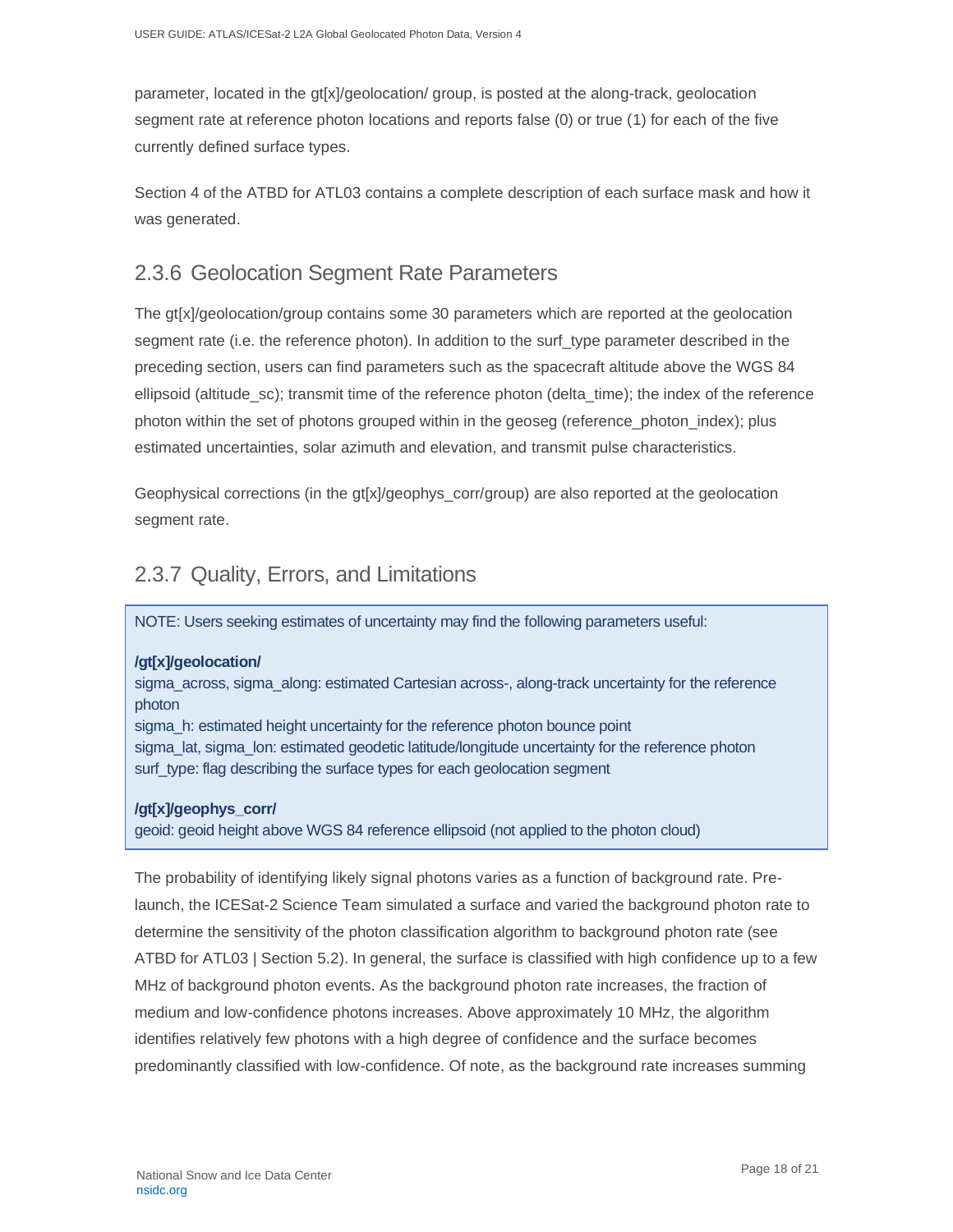the high, medium, and low confidence signal photon events yields a similar total number of likely signal photons. It is the relative fraction of each classification that changes.

Authors of each of the higher-level surface-specific ICESat-2 ATBDs that draw on the ATL03 data product have provided guidance regarding the fidelity to which the ATL03 algorithm needs to discriminate signal and background photon events. In general, each higher-level data product requires ATL03 to identify likely signal photon events within +/- 10 meters of the surface. Because the signal finding algorithm uses histograms, the vertical resolution at which signal photons are selected is directly proportional to the histogram bin size. All photons in any one bin are either classified as signal or background events. One of the goals of the algorithm is to use the smallest bin size for which signal can be found, to classify photons at the finest resolution possible. Prelaunch tests indicate that this resolution meets or exceeds the needs of the higher-level data products in all but very weak signal conditions. This smallest bin size varies as a function of surface slope and background count rate.

# <span id="page-19-0"></span>3 VERSION HISTORY

Version 4 (April 2021)

Changes for this version include:

- Added a per-photon indicator of possible saturated conditions and/or instrument related effects (quality\_ph) allowing users to easily identify photons that are not likely true surface due to saturation conditions and/or internal reflections within the ATLAS instrument.
- Improved the saturation fraction computations for near sat frac and full sat frac to accommodate the quality\_ph calculation.
- Added roll, pitch and yaw from the ANC04 POD file and interpolated them to the geolocation segment rate. These parameters provide the users the components necessary to determine spacecraft orientation and altitude that may influence relative distance between the beams.
- Replaced GMDED2010 with the 3 arc-second MERIT DEM as the global DEM. ATL03 uses reference DEMs to exclude photons outside of the primary telemetry band from signal classification to reduce the number of clouds inadvertently classified as signal. The 3 arcsecond spatial resolution of the MERIT DEM is an improvement over the 7.5 arc-second resolution of GMTED2010 providing better terrain heights, particularly over forested regions and river basins. Usage of the MERIT DEM improves absolute bias, striping and speckling noise and also results in an improved three height bias.
- Changed geoid from EGM2008 mean-tide system to EGM2008 tide-free system. This allows users more easily to re-reference photon heights above the geoid without additional corrections, bringing consistency to the tidal systems on ATL03.
- Added conversion factors for geoid and solid earth tide that allow easy conversion from/to tide-free/mean-tide systems allowing users to flexibly convert between the tide systems.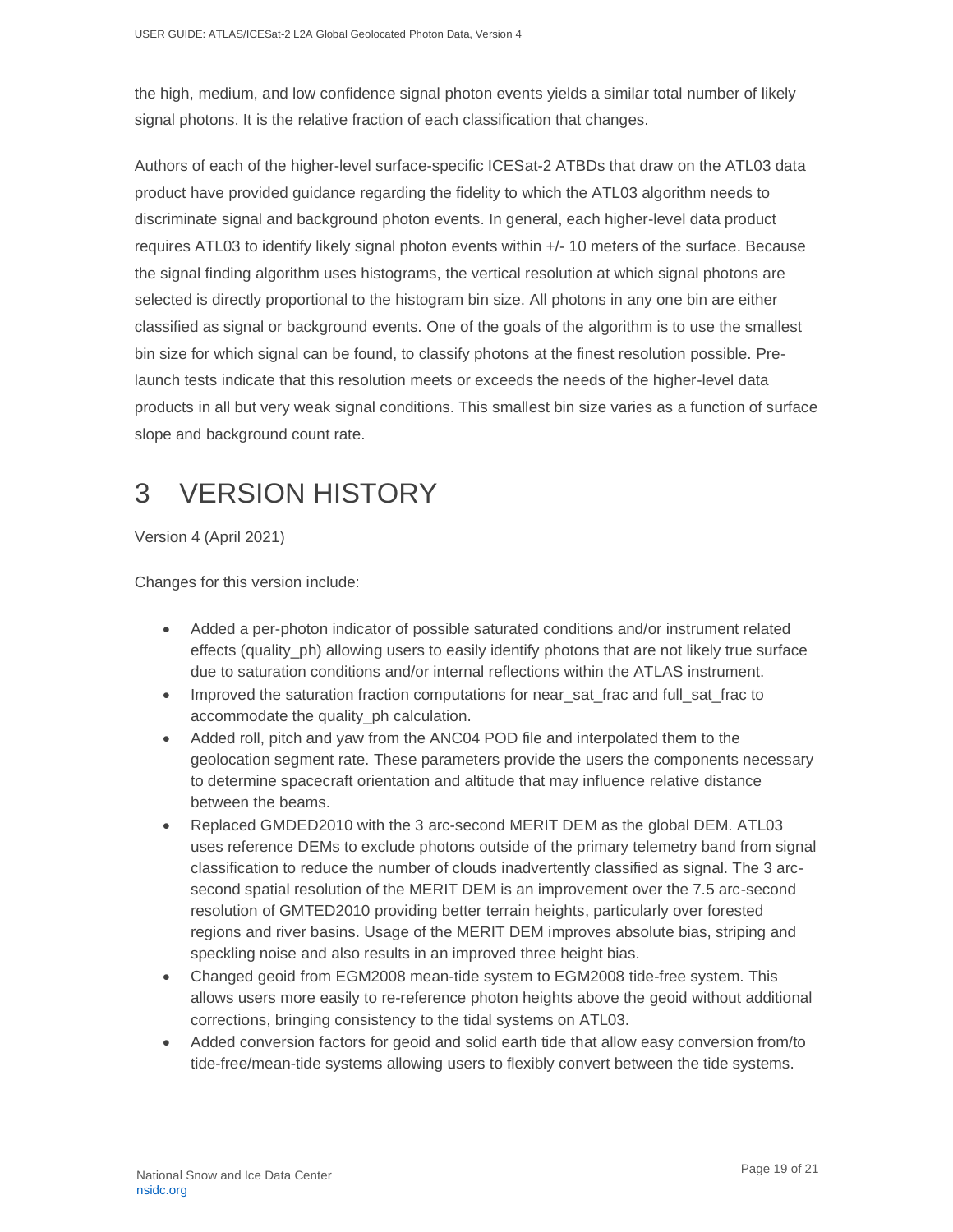# <span id="page-20-0"></span>4 CONTACTS AND ACKNOWLEDGMENTS

# <span id="page-20-1"></span>4.1 Investigators

#### **Tom Neumann**

NASA Goddard Space Flight Center Mail Code: 615 Greenbelt, MD 20771

#### **Anita Brenner**

NASA Goddard Space Flight Center Mail Code: 615 Greenbelt, MD 20771

#### **David Hancock**

NASA Goddard Space Flight Center Mail Code: 615 Greenbelt, MD 20771

#### **John Robbins**

NASA Goddard Space Flight Center Mail Code: 615 Greenbelt, MD 20771

#### **Scott B. Luthcke**

NASA Goddard Space Flight Center Mail Code: 615 Greenbelt, MD 20771

### **Kaitlin Harbeck**

NASA Goddard Space Flight Center Mail Code: 615 Greenbelt, MD 20771

#### **Jeff Lee**

NASA Goddard Space Flight Center Mail Code: 615 Greenbelt, MD 20771